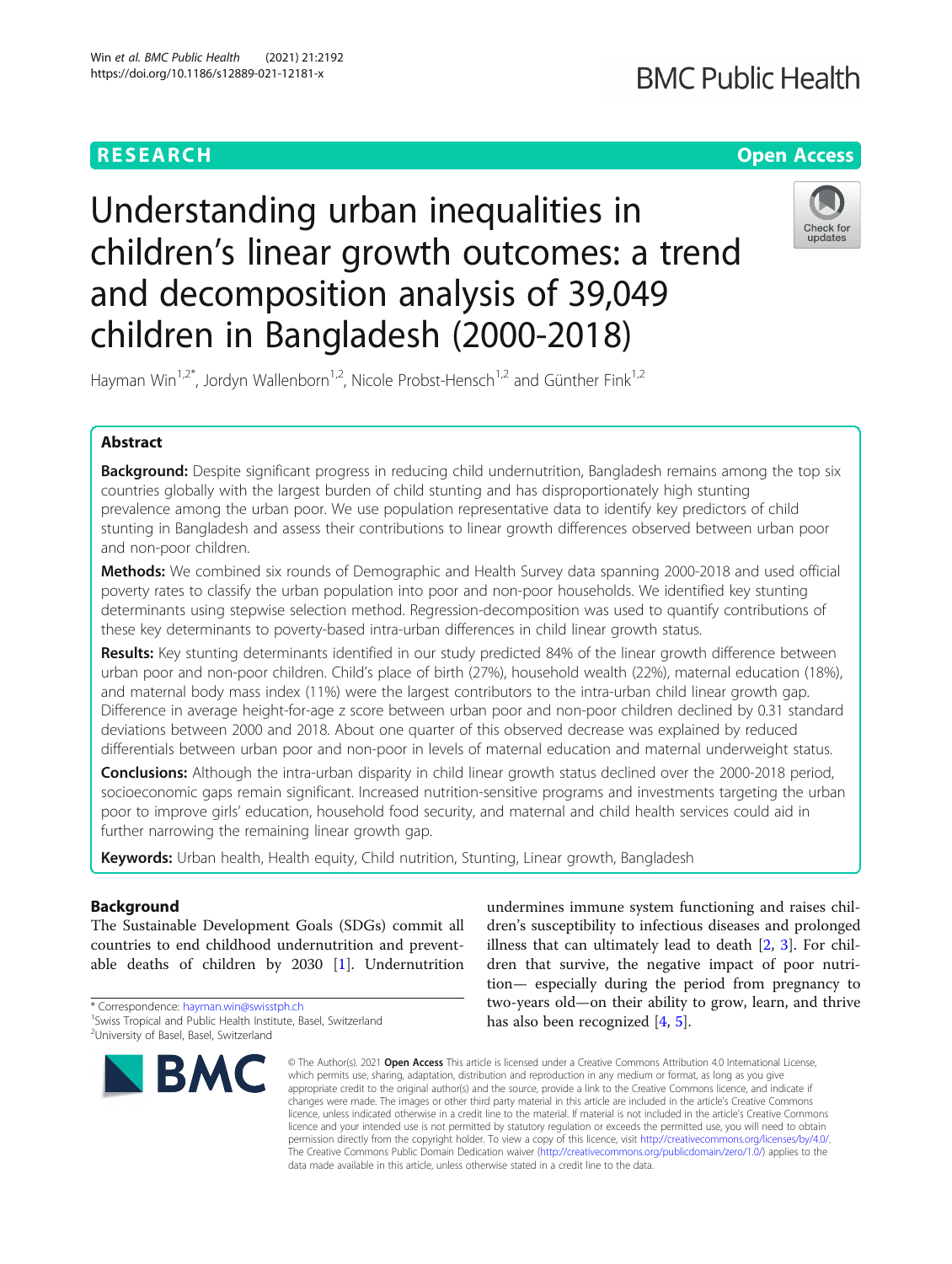A key indicator of childhood undernutrition and early life growth faltering is stunting. Children are considered stunted if their height-for-age z score (HAZ) is more than two standard deviations (SD) below the World Health Organization (WHO) child growth standards median [\[6](#page-16-0)]. Stunting—resulting from continued exposure to recurrent infections and poor nutritional conditions—is hard to reverse and holds children back from reaching their physical and cognitive potential [\[7](#page-16-0)–[9](#page-16-0)]. According to the latest estimates, an estimated 144 million children under-5 are stunted, more than half of whom (78.2 million) live in Asia [\[10\]](#page-16-0).

One of the most striking features of child undernutrition is the large disparities across and within countries [[11\]](#page-16-0). The global distribution of childhood stunting is concentrated in low-income countries, where large numbers of children generally experience linear growth faltering compared to the international reference median [[12\]](#page-16-0). Within countries, patterns of inequalities in childhood stunting are evident by socioeconomic status [[12](#page-16-0), [13\]](#page-16-0). Poorer children are about twice more likely to be stunted than wealthier children [[2,](#page-16-0) [11\]](#page-16-0), and the largest wealth-based gaps in childhood stunting are in South Asia [[13\]](#page-16-0). Geographically, most countries also show an excess in stunting prevalence in rural areas compared to urban areas  $[2, 11]$  $[2, 11]$  $[2, 11]$  $[2, 11]$  $[2, 11]$ . However, the 'urban advantage' notion has been increasingly challenged in the context of urbanization and growing numbers of urban poor [[14](#page-16-0)– [16\]](#page-16-0). A number of studies examined intra-urban heterogeneities and revealed urban poor and slum residents in some countries to be disadvantaged not only within urban areas, but also when compared with rural populations [[17](#page-16-0)–[19](#page-17-0)].

Our paper focuses on Bangladesh, which has experienced rapid urbanization alongside large intra-urban disparities in child nutritional status. Over the last decades, Bangladesh made remarkable progress to reduce child undernutrition. Between 2000 and 2018, the proportion of stunting among under-five children declined from 51% to 31% [[20,](#page-17-0) [21\]](#page-17-0). However, Bangladesh remains among the top six countries in the world with the highest burden of child stunting [\[22](#page-17-0)], and socioeconomic inequities have accompanied its nutritional progress. The relative inequality in under-five stunting increased by 56% between 1997 and 2014, with the rate of improvement in the richest quintile significantly outpacing that of the poorest [\[23](#page-17-0)]. Within urban areas, stark residencebased disparities in child nutritional status persist, with half of under-five children in slums found stunted compared to less than one-third in non-slum areas [[24\]](#page-17-0).

While the need to address intra-urban inequalities in child nutrition has garnered some policy attention, the empirical evidence explaining these disparities is limited, in part due to scarcity of urban-disaggregated data. With slum-living often viewed to represent concentrated urban poverty [\[25](#page-17-0)–[27\]](#page-17-0), efforts to understand withinurban differences in child undernutrition have also focused on comparing slum and non-slum residents [[19](#page-17-0), [28\]](#page-17-0). However, serial and up-to-date representative urban subpopulation-level data on child nutritional status is limited. Only two rounds of urban health surveys have been conducted so far in Bangladesh [\[24](#page-17-0), [29](#page-17-0)], with the last one in 2013, and classification of slums in routine household surveys has proved challenging in practice [[30,](#page-17-0) [31\]](#page-17-0). Therefore, our paper aims to explore povertybased intra-urban disparity in child linear growth status comparing urban poor and urban non-poor populations based on official urban poverty lines.

# **Methods**

# Data source

We used data from six Bangladesh Demographic and Health Surveys (BDHS), collected between 2000 and 2018. We excluded the two earliest surveys (1993-94 and 1996-97) due to lack of anthropometric data (1993- 94 survey) and a difference in classification of 'other urban' areas from subsequent surveys. We included all children aged 0-59 months with valid anthropometry data. Our pooled unweighted data comprised 39,049 live children, of which 12,198 were urban and 26,851 were rural.

### Classification of urban poor

For classifying 'urban poor,' we used official poverty head count rates to estimate the percentage of urban people living below the poverty line in the different BDHS survey years. The official poverty estimation in Bangladesh uses the Cost of Basic Needs method. Data for poverty estimates are from Bangladesh Household Income and Expenditure Surveys (HIES) [[32\]](#page-17-0). For each BDHS survey round, we took published upper-line urban poverty head count rates from the nearest survey year of the HIES, and calculated the corresponding cutoff values for urban population in BDHS wealth index scores. We then generated a new binary household variable on urban poverty status to distinguish 'urban poor' and 'urban non-poor' in the analyses. (See Additional file [1](#page-16-0): Appendix 1 for information on urban population below poverty lines and corresponding BDHS asset score cutoff values.)

# Outcome measures

Our primary outcome of interest was stunting, defined as a HAZ of more than two SDs below the 2006 WHO Child Growth Standards median (HAZ<-2). We excluded observations with measurement values that were missing or outside of the WHO-recommended acceptable range (HAZ +/- 6 SDs). We used continuous HAZ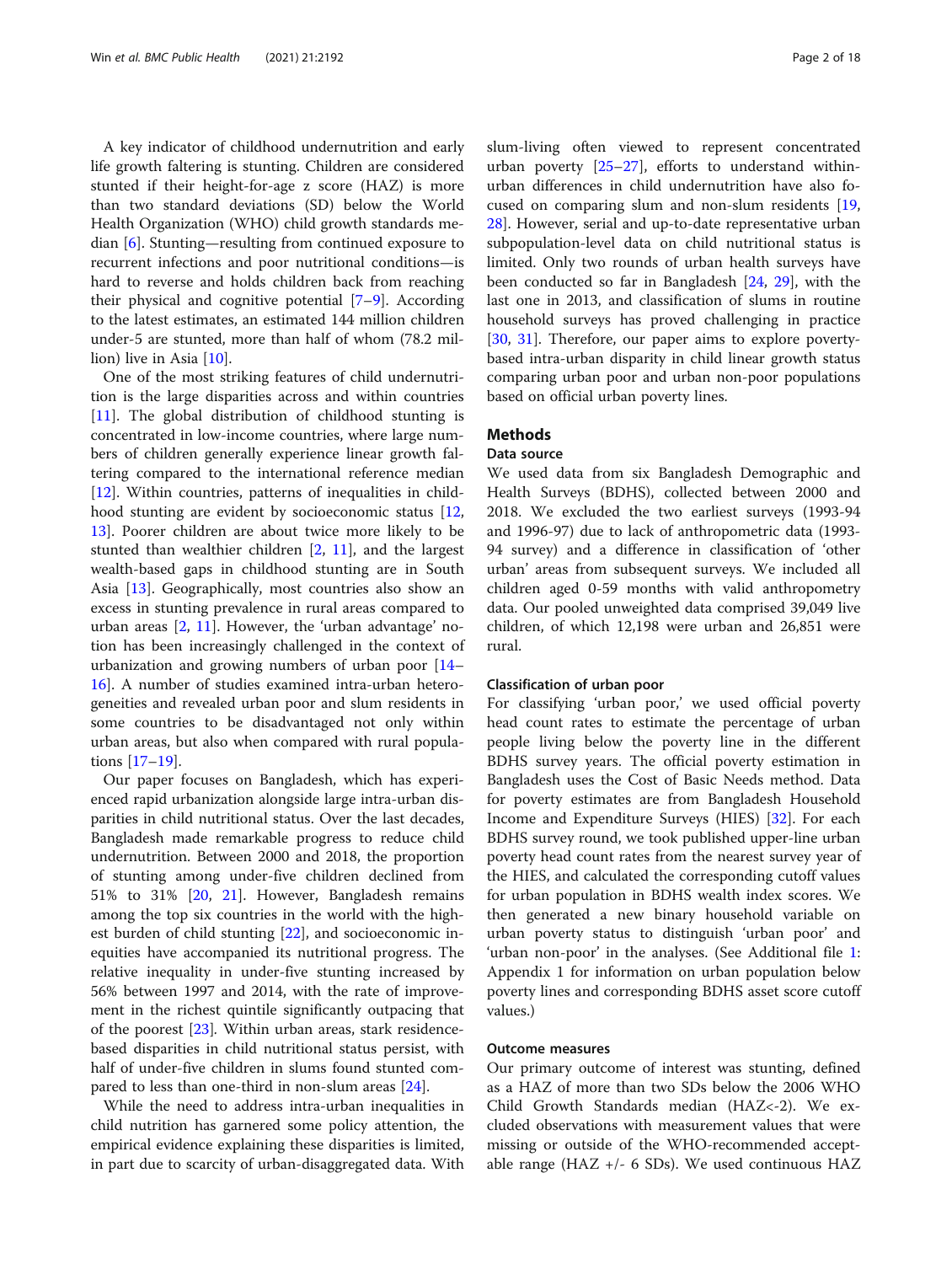variable as a general marker of child linear growth as a secondary outcome.

#### Intermediate outcomes

A basic framework developed by UNICEF described disease and poor dietary intake as immediate causes of child undernutrition [\[33](#page-17-0), [34](#page-17-0)]. To depict patterns in these direct determinants of stunting, we included selected variables of infant and young child feeding (IYCF) practices and recent illness episodes of fever and diarrhea in the descriptive model. However, given the crosssectional design, we excluded these variables from main regression models due to short-term nature of recent illness episodes and IYCF age-specific focus on children under two years.

# Predictor variables

We included a wide range of household and individual level variables in BDHS to provide a comprehensive profile of urban poor children relative to other socioeconomic gradients in the descriptive analysis. The variables were selected based on extant literature and include facets of recognized vulnerabilities among urban poor in Bangladesh. However, as not all variables of interest were collected across BDHS survey years, we limited the main models to include only those available across all rounds and that were applicable to all children under-five. Specifically, we included child's sex, age, birth order, place of birth, and vaccination status; mother's age at first marriage, age at first child's birth, marital status, education, media exposure, numbers of children ever born and living with mother, contraception use, nutritional status, employment, and autonomy; and household wealth, size, head, residence, toilet type, and drinking water source. Antenatal care was available across survey rounds but excluded from main models, as it was limited to only last births. (See Additional file [1](#page-16-0): Appendix 2 for details of variable specifications.)

# Statistical analysis

First, we provide descriptive statistics by subgroups of children (rural, urban poor, and non-poor), illustrating key group-level differences. We used Pearson chi-square and Adjusted Wald tests to assess differences across groups. While our paper focuses on within-urban disparities, we included the rural population as a benchmark on poverty; we did not split the rural population into poor and non-poor groups for this purpose, as rural areas tend to be overall poor and disadvantaged relative to urban areas. Second, logistic regression models examined unadjusted and adjusted associations between stunting and key predictors at the national level, as well as disaggregated with urban and rural residence. We then used stepwise selection method with 5%

significance threshold to identify the determinants most predictive of stunting in Bangladesh. We focused on key determinants at the national level to maximize statistical power and population variation. Third, we used ordinary least squares (OLS) regression and key stunting determinants (identified in the stepwise selection) to decompose the linear growth difference between urban poor and non-poor children in the pooled urban sample. Contributions of the key stunting determinants to the intraurban linear growth gap were estimated from the change in OLS estimate of the average HAZ gap with their incremental adjustment (for example, adjusting for the difference in maternal education reduced the predicted HAZ gap from -0.46 to -0.35 SDs, therefore maternal education was estimated to contribute 17.5% of the HAZ gap).

Next, we conducted similar decompositions to assess the sources of change in (i) urban poor and non-poor linear growth gap, and (ii) linear growth status among urban poor children during 2000-2018. To decompose the change in HAZ gap over time, we took the difference of change in each mean variable level among urban poor and non-poor between BDHS rounds 2000 and 2018, and multiplied it by its regression coefficient (estimated association of the factor with HAZ in pooled urban sample). To decompose the change in linear growth status among urban poor children over time, we multiplied the observed change in each mean variable level among urban poor children between 2000 and 2018 by its regression coefficient. We used cluster-robust standard errors in regression estimates to address heteroscedasticity and adjust for survey-level clustering by census enumeration areas. We applied sampling weights in the descriptive analysis; regression analyses were unweighted, as we were primarily interested in survey-level associations. We used statistical software Stata 15.1 for the analysis [[35\]](#page-17-0).

# Results

In total, we analyzed 39,049 child records. Table [1](#page-3-0) shows prevalence of stunting and age-specific stunting in our pooled sample, comparing urban poor with rural and urban non-poor children. Across the full sample period (all survey rounds), the proportion of urban poor children stunted was 48.3% (95% CI: 45.5-51.2%), compared to 29.5% (95% CI: 28.0-31.1%) of urban non-poor children and 43.2% (95% CI 42.3-44.2%) of rural children. During early infancy (0-5 months), stunting among urban poor children (16.9%, 95% CI: 12.8-22.0%) was roughly comparable with that of urban non-poor children (16.0%, 95% CI: 13.2-19.2%), and lower than that of rural children (20.9%, 95% CI: 19.2-22.8%). Thereafter, stunting level among urban poor children dramatically increased to 54.5% (95% CI: 49.3-59.6%) during the first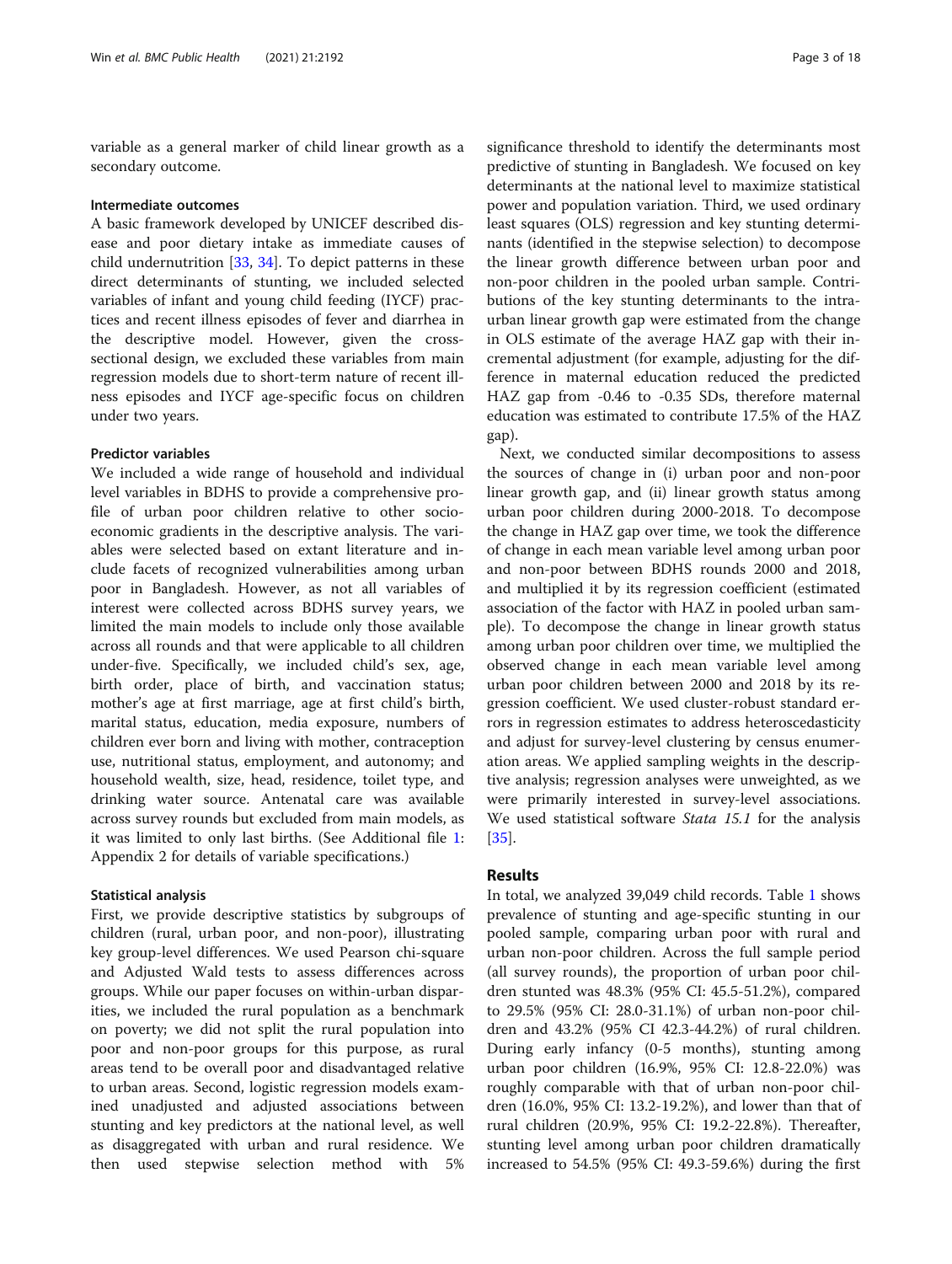|                | Rural             |       | Urban Poor        |      | Urban Non-poor    |      |
|----------------|-------------------|-------|-------------------|------|-------------------|------|
|                | Stunted% (95% CI) | N     | Stunted% (95% CI) | N    | Stunted% (95% CI) | N    |
| All            | 43.2 (42.3, 44.2) | 30603 | 48.3 (45.5-51.2)  | 2207 | 29.5 (28.0-31.1)  | 6542 |
| 0-5 months     | 20.9 (19.2, 22.8) | 3005  | 16.9 (12.8, 22.0) | 221  | 16.0 (13.2, 19.2) | 617  |
| 6-11 months    | 24.3 (22.5, 26.2) | 3195  | 30.5 (25.0, 36.5) | 233  | 17.3 (14.3, 20.7) | 628  |
| $12-23$ months | 45.9 (44.3, 47.5) | 6154  | 54.5 (49.3, 59.6) | 463  | 33.6 (30.5, 36.8) | 1365 |
| 24-35 months   | 51.8 (50.0, 53.6) | 5953  | 56.1 (51.6, 60.4) | 445  | 34.7 (31.8, 37.7) | 1289 |
| 36-47 months   | 51.5 (49.9, 53.2) | 6110  | 60.4 (55.7, 64.9) | 424  | 32.9 (30.1-35.7)  | 1313 |
| 48-59 months   | 44.8 (43.1, 46.5) | 6186  | 47.6 (43.2, 52.1) | 421  | 29.1 (26.0-32.3)  | 1330 |

<span id="page-3-0"></span>Table 1 Prevalence of stunting and age-specific stunting in pooled sample comparing rural, urban-poor, and urban nonpoor populations (2000-2018)

Notes: Weighted percentages; standard errors clustered at the survey-cluster level

two years, compared to 33.6% (95% CI: 30.5-36.8%) among urban non-poor children and 45.9% (95% CI: 44.3-47.5%) among rural children.

Figure 1 shows trends in prevalence of child stunting during the 2000-2018 period. Nationally, stunting decreased from 51.2% in 2000 to 30.7% in 2018. The overall decrease in rural areas (20.3 percentage points) outpaced that in urban areas (16.6 percentage points). The trend among urban poor children shows a considerable overall—albeit uneven—drop in stunting (21.9 percentage points), a decrease larger than among rural and urban non-poor (8.9 percentage points) children. However, the prevalence of child stunting was highest among the urban poor at each survey year. The difference in stunting levels between urban poor (36.1%) and nonpoor (22.6%) children also remained large in 2018.

Tables [2](#page-4-0) and [3](#page-5-0) present group-level differences in characteristics of children aged 0-59 months by subgroups of rural, urban poor, and urban non-poor in the pooled sample. Table [2](#page-4-0) depicts key proximal determinants of stunting, which center on inadequate diet and recurrent infections. In terms of diet, slightly lower proportions of rural (70.2%) and urban poor (70.1%) breastfed children received minimum meal frequency than urban non-poor (74.6%) breastfed children ( $p=0.008$ ). Less than one third of rural (33.0%) and urban poor (31.8%) children got



minimum diet diversity, compared to 44.2% of urban non-poor children ( $p$ <0.001). While there was no major difference among the groups in exclusive breastfeeding, higher proportions of rural and urban poor children continued breastfeeding after the first year than urban non-poor children ( $p<0.001$ ). In terms of disease, urban poor children seemed more likely to get ill with infections, with 40.4% of urban poor children reporting a recent episode of fever, compared to 32.9% of urban nonpoor children and 37.9% of rural children ( $p<0.001$ ).

Table [3](#page-5-0) compares a range of background characteristics among the subgroups. Only 28.5% of urban poor mothers completed schooling at secondary or higher level, compared to 43.2% for rural mothers and 66.4% for urban non-poor mothers  $(p<0.001)$ . More urban poor mothers had very short stature (<145 cm) and were underweight than rural and urban non-poor mothers  $(p<0.001)$ . In terms of maternal and child health seeking, similar proportions of urban poor (84.0%) and rural children (82.1%) were born at home, compared to 48.2% of urban non-poor children  $(p<0.001)$ . A comparable proportion of urban poor and rural mothers, for their last live birth, did not see anyone for antenatal care (36.6% and 39.6%, respectively), compared to 12.2% among urban non-poor mothers  $(p<0.001)$ . On the average national wealth index, urban poor households (2.13) scored slightly lower than the rural households (2.56). Access to an improved toilet was low for both urban poor and rural households (40.2% and 41.6%, respectively), compared to the vast majority of urban non-poor households (70.7%) having this access ( $p<0.001$ ). More urban poor households (52.9%) shared their toilets with other households than rural (36.6%) and urban non-poor (44.1%) households  $(p<0.001)$ . A larger portion of urban poor households (34.2%) did not have piped water into own compound than rural (26.9%) and urban non-poor  $(18.9%)$  households  $(p<0.001)$ .

Additional file [1](#page-16-0): Appendix 3 shows unadjusted estimates of associations between child stunting and the key variables. Table [4](#page-7-0) reports the adjusted estimates.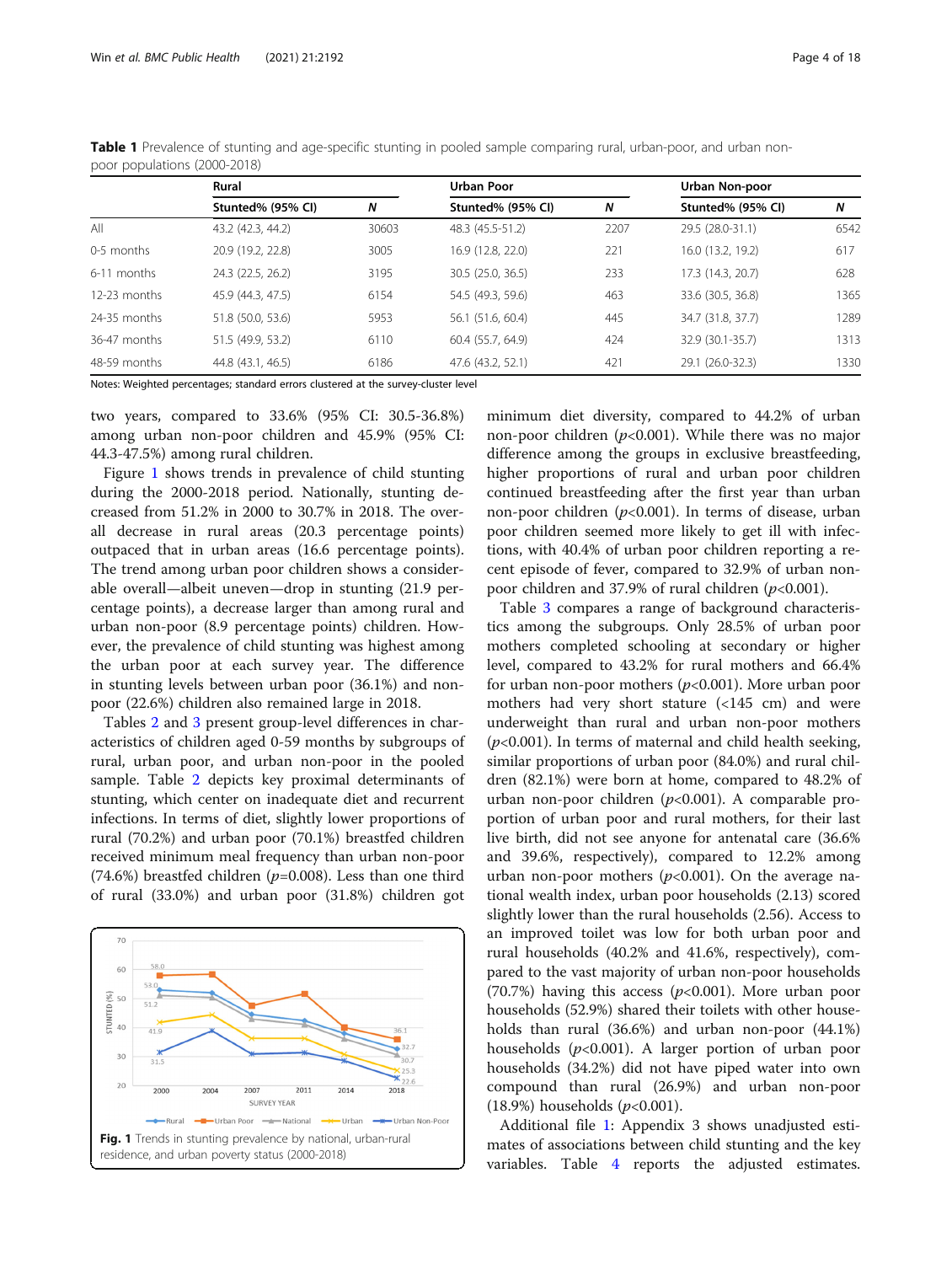<span id="page-4-0"></span>Table 2 Characteristics of proximal stunting determinants (diet and disease) among rural, urban poor, and urban non-poor children (0-59 months) in pooled sample

|                                                                       | Rural                | <b>Urban Poor</b>   | <b>Urban Non-Poor</b> | <i>p</i> -value |
|-----------------------------------------------------------------------|----------------------|---------------------|-----------------------|-----------------|
| <b>Diet</b>                                                           |                      |                     |                       |                 |
| Exclusive breastfeeding (0-5 months) <sup>a</sup>                     | $N = 2515$<br>69.3%  | $N = 193$<br>66.9%  | $N = 527$<br>69.1%    | 0.812           |
| Continued breastfeeding at 1 year (12-15 months) <sup>b</sup>         | $N = 2245$<br>97.0%  | $N = 144$<br>94.6%  | $N = 467$<br>90.5%    | < 0.001         |
| Introducing complementary foods (6-8 months) <sup>c</sup>             | $N = 1365$<br>67.6%  | $N = 102$<br>66.3%  | $N = 311$<br>74.1%    | 0.093           |
| Minimum meal frequency (breastfed children, 6-23 months) <sup>d</sup> | $N = 7552$<br>70.2%  | $N = 553$<br>70.1%  | $N = 1627$<br>74.6%   | 0.008           |
| Minimum dietary diversity (6-23 months) <sup>e</sup>                  | $N = 7973$<br>33.0%  | $N = 591$<br>31.8%  | $N = 1833$<br>44.2%   | < 0.001         |
| <b>Disease</b>                                                        |                      |                     |                       |                 |
| Had fever in last 2 weeks (0-59 months) <sup>t</sup>                  | $N = 30594$<br>37.9% | $N = 2204$<br>40.4% | $N = 6534$<br>32.9%   | < 0.001         |
| Had diarrhea in last 2 weeks (6-23 months) <sup>t</sup>               | $N = 9518$<br>10.2%  | $N = 703$<br>10.8%  | $N = 2041$<br>9.2%    | 0.670           |

Notes: Weighted percentages; sample includes all children with valid anthropometirc data regardless of living with mother and excludes missing values Fed only breast milk in the last 24 hours; variable not calculated for 2004 and 2000 waves. <sup>b</sup>Children 12-15 months fed breast milk the previous day. <sup>c</sup>Children 6-8 months that ate any solid, semi-solid, or soft foods the previous day; variable not calculated for 2000 wave. <sup>d</sup>Minimum number of times child received anything to eat (solid, semi-solid, or soft foods) aside from breast milk the previous day (6-8 months: 2 or more times; 9-23 months: 3 or more times); variable not calculated for 2000 wave. <sup>e</sup>Children 6-23 months that had foods from at least 5 out of 8 food groups the previous day; the food groups are: breastmilk; grains, roots, and tubers; legumes and nuts; dairy products; flesh foods; eggs; vitamin A-rich fruits and vegetables; and other fruits and vegetables. <sup>f</sup>Child is considered to have had a recent case of fever or diarrhea if the mother reported the illness occurred in last two weeks before survey

Nationally, being a female child appeared to provide some protection against stunting [OR: 0.92, 95% CI: 0.88-0.97]. Compared to infants (0-11 months), older children (24-59 months) had 3.76 times higher [95% CI: 3.48, 4.07] odds of stunting. Children born at home had 1.28 times higher [95% CI: 1.19, 1.38] odds of stunting than children born in health facilities, and unvaccinated children had 1.22 times higher [95% CI: 1.13, 1.32] odds of stunting than vaccinated children.

Children of mothers with no or primary level education had 1.21 times higher [95% CI: 1.13, 1.29] odds of stunting than those with mothers having secondary or higher level education. Children of mothers with very short maternal stature (<145cm) had substantially increased odds of child stunting [OR: 4.70, 95% CI: 4.29, 5.14] compared to children of mothers with normal or taller stature ( $\geq$ 155 cm). Compared to children of mothers with normal weight, children of underweight mothers had 1.30 times higher [95% CI: 1.22, 1.38] odds of stunting.

Wealthiest households had 0.47 times [95% CI: 0.42, 0.53] lower odds of child stunting than poorest households. In terms of water and sanitation, households with non-improved source of drinking water had 1.24 times higher [95% CI: 1.06, 1.44] odds of stunting, and households with non-improved toilet types had 1.12 times higher [95% CI: 1.05, 1.19] odds of stunting, compared to households with improved sources.

Additional file [1](#page-16-0): Appendix 4 presents the key stunting determinants in resulting from stepwise model selection with 5% significance. All statistically significant predictors in Table [4](#page-7-0) survived the search model at the national level. Maternal age at first child's birth was additionally included among the key determinants.

Table [5](#page-9-0) examines estimated contributions of the national-level key stunting determinants (identified from stepwise selection) to the average linear growth gap between urban poor and non-poor children in the pooled urban sample. The first column shows unadjusted average HAZ gap of 0.63 SDs [95% CI: -0.70, -0.56] between urban poor and urban non-poor children. The subsequent columns show incremental adjustments for key covariates, which in combination reduced the intraurban average HAZ gap from 0.63 SDs to 0.10 SDs [95% CI: -0.24, 0.04] (84.2% net reduction in the HAZ gap). The adjustment for child's place of birth accounted for the largest reduction (27.0%), followed by household wealth (22.2%), maternal education (17.5%), and maternal body mass index (BMI) (11.1%). Adjustments for child vaccination, household water and sanitation, and maternal reproductive background decreased the average HAZ difference by only 1.6%, 3.2%, and 1.6%, respectively.

Additional file [1](#page-16-0): Appendix 5 reports logistic regression estimates of the key variables' effects on stunting differential between urban poor and non-poor children.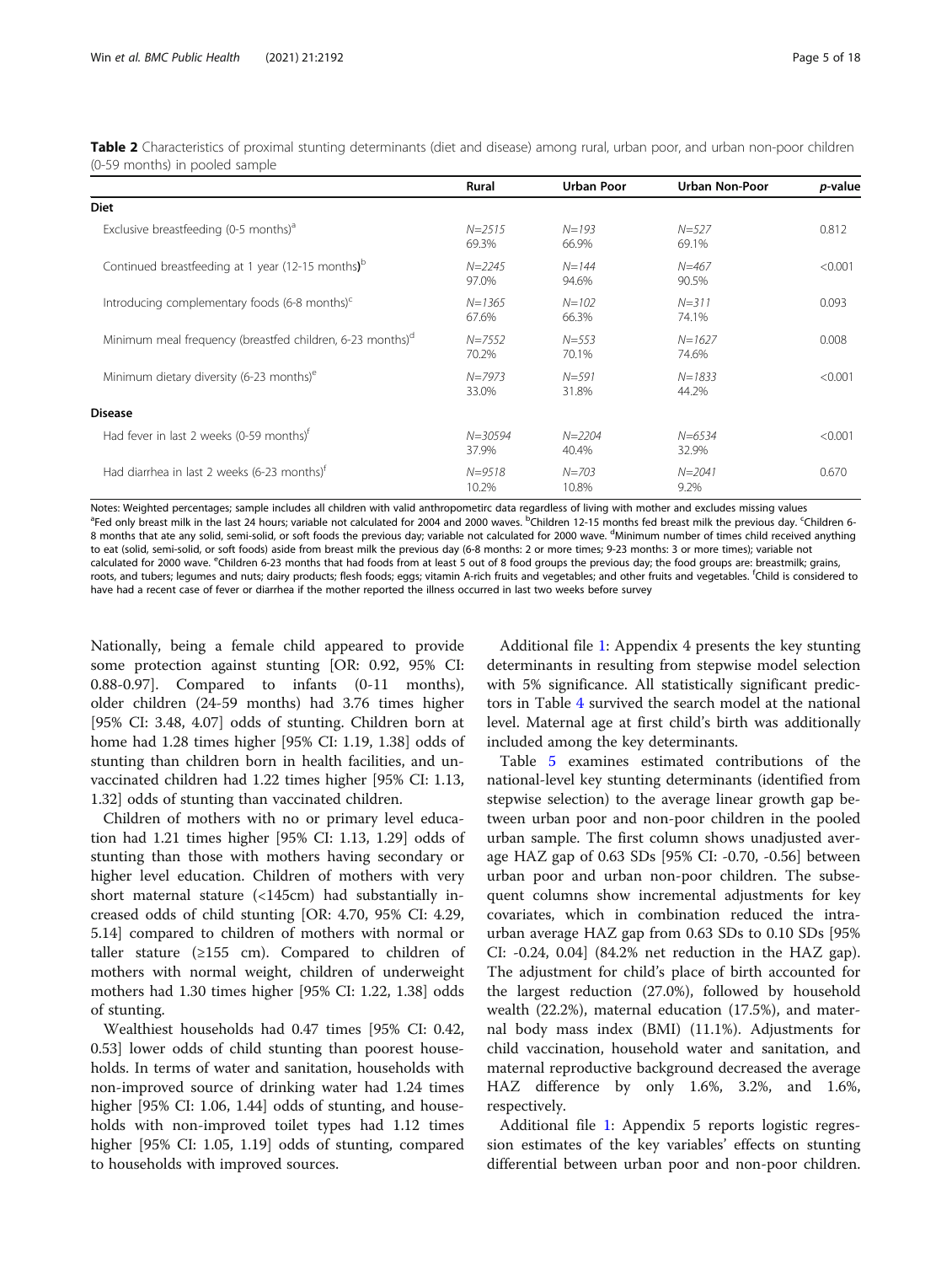# <span id="page-5-0"></span>Table 3 Background characteristics of rural, urban poor, and urban non-poor children (0-59 months) in pooled sample

|                                                                        | Rural                | <b>Urban Poor</b>    |                     | <b>Urban Non-Poor</b> | p-value |
|------------------------------------------------------------------------|----------------------|----------------------|---------------------|-----------------------|---------|
| <b>Child Background</b>                                                |                      |                      |                     |                       |         |
| Male                                                                   | $N = 30603$<br>51.0% | $N = 2207$<br>51.4%  | $N = 6542$<br>51.5% |                       | 0.698   |
| Mean age (in months)                                                   | $N = 30603$<br>29.4  | $N = 2207$<br>28.9   | $N = 6542$<br>29.7  |                       | 0.194   |
| Birth order: First born                                                | $N = 30603$<br>32.7% | $N = 2207$<br>31.1%  | $N = 6542$<br>41.3% |                       | < 0.001 |
| Place of birth: At home                                                | $N = 26286$<br>82.1% | $N = 1931$<br>84.0%  | $N = 5276$<br>48.2% |                       | < 0.001 |
| Perceived size at birth: Very small/ smaller than average <sup>a</sup> | $N = 13781$<br>18.4% | $N = 970$<br>22.4%   | $N = 2732$<br>15.7% |                       | < 0.001 |
| Dewormed in last 6 months (age 6-59 months) <sup>b</sup>               | $N = 15453$<br>44.5% | $N = 1048$<br>47.4%  | $N = 3976$<br>47.7% |                       | 0.025   |
| Vaccinated for measles (0-59 months) <sup>e</sup>                      | $N = 28419$<br>84.6% | $N = 2055$<br>82.4%  | $N = 5863$<br>89.4% |                       | < 0.001 |
| Sought medical help when ill with diarrhea <sup>t</sup>                | $N = 1947$<br>31.3%  | $N = 149$<br>30.8%   | $N = 373$<br>50.0%  |                       | < 0.001 |
| Sought medical help when ill with fever/ cough <sup>f</sup>            | $N = 13895$<br>29.9% | $N = 1049$<br>31.3%  | $N = 2694$<br>44.8% |                       | < 0.001 |
| <b>Mother's Background</b>                                             |                      |                      |                     |                       |         |
| Mean current age (years)                                               |                      | $N = 30603$<br>25.57 | $N = 2207$<br>25.26 | $N = 6542$<br>26.01   | < 0.001 |
| Mean age at first marriage (years)                                     |                      | $N = 30603$<br>15.49 | $N = 2207$<br>15.10 | $N = 6542$<br>16.91   | < 0.001 |
| Mean age at first child's birth (years)                                |                      | $N = 30603$<br>17.71 | $N = 2207$<br>17.25 | $N = 6542$<br>19.12   | < 0.001 |
| Divorced/widowed/separated                                             |                      | $N = 30603$<br>1.5%  | $N = 2207$<br>2.6%  | $N = 6542$<br>1.6%    | 0.002   |
| Non-Muslim                                                             |                      | $N = 30599$<br>8.7%  | $N = 2207$<br>9.5%  | $N = 6540$<br>8.3%    | 0.724   |
| Maternal education:                                                    |                      | $N = 30603$          | $N = 2207$          | $N = 6541$            | < 0.001 |
| No education                                                           |                      | 26.1%                | 33.2%               | 11.2%                 |         |
| Secondary or higher                                                    |                      | 43.2%                | 28.5%               | 66.4%                 |         |
| No media exposure                                                      |                      | $N = 30597$<br>44.2% | $N = 2205$<br>40.7% | $N = 6540$<br>7.3%    | < 0.001 |
| Mean number of total children ever born                                |                      | $N = 30603$<br>2.72  | $N = 2207$<br>2.75  | $N = 6542$<br>2.17    | < 0.001 |
| Currently using contraception (any method)                             |                      | $N = 30603$<br>59.5% | $N = 2207$<br>63.6% | $N = 6542$<br>74.0%   | < 0.001 |
| 4 or more number of children living with mother                        |                      | $N = 30560$<br>17.2% | $N = 2205$<br>17.4% | $N = 6532$<br>8.2%    | < 0.001 |
| Very short (<145 cm) maternal stature                                  |                      | $N = 30567$<br>14.2% | $N = 2204$<br>17.9% | $N = 6540$<br>11.4%   | < 0.001 |
| Underweight (<18.5) Body Mass Index <sup>9</sup>                       |                      | $N = 28850$<br>31.6% | $N = 2087$<br>33.6% | $N = 6306$<br>14.7%   | < 0.001 |
| Worked in last 12 months                                               |                      | $N = 30603$<br>24.8% | $N = 2207$<br>32.5% | $N = 6541$<br>21.3%   | < 0.001 |
| Unskilled laborer <sup>h</sup>                                         |                      | $N = 7492$<br>75.9%  | $N = 711$<br>75.5%  | $N = 1368$<br>35.9%   | < 0.001 |
| Low level of autonomy                                                  |                      | $N = 30349$<br>37.6% | $N = 2174$<br>33.1% | $N = 6473$<br>26.9%   | < 0.001 |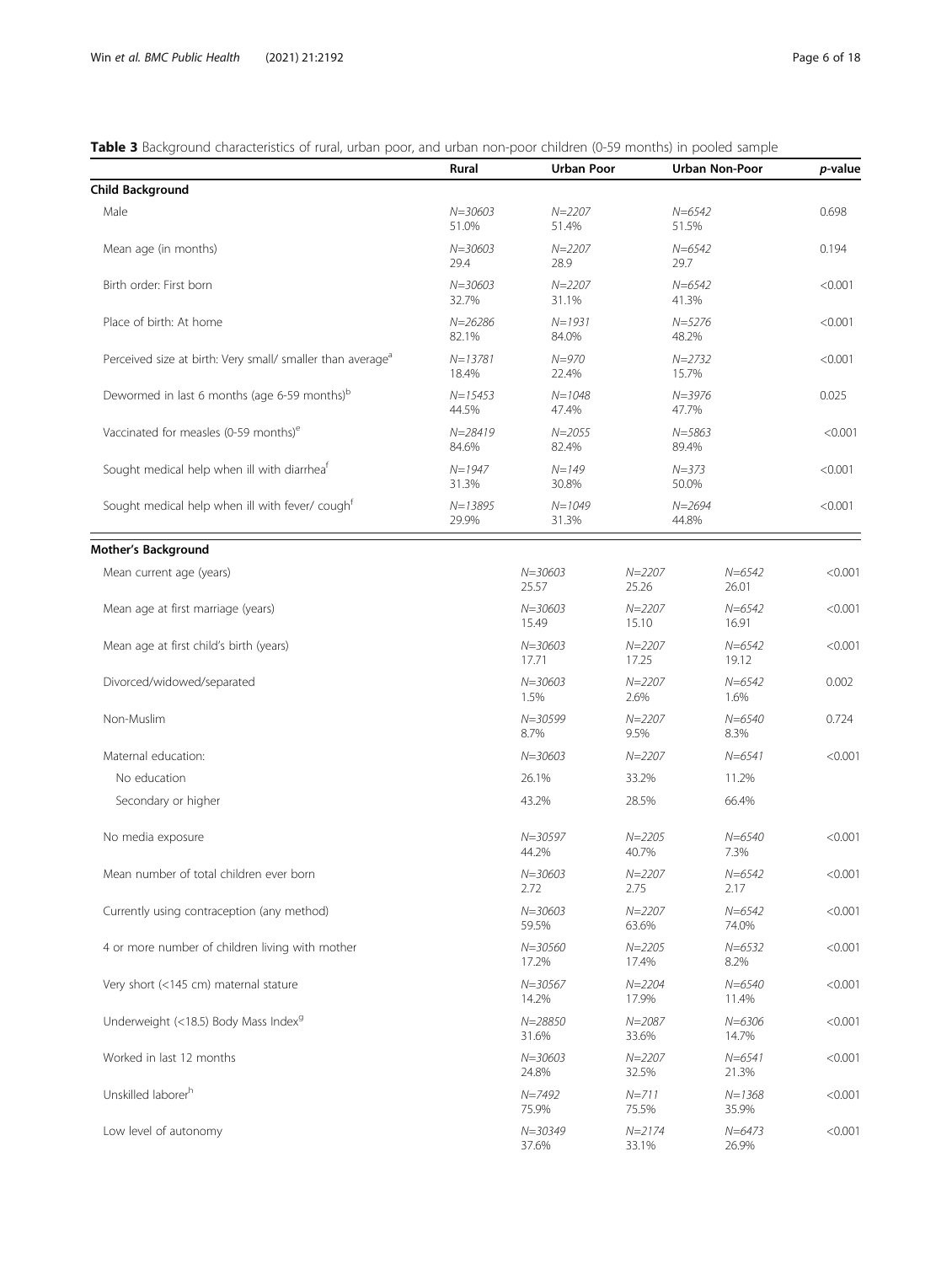| No antenatal care visit (most recent live birth):                                  | $N = 22451$<br>39.6% | $N = 1656$<br>36.6% | $N = 4.803$<br>12.2% | < 0.001 |
|------------------------------------------------------------------------------------|----------------------|---------------------|----------------------|---------|
| No postnatal check within 2 months of birth (most recent live birth). <sup>b</sup> | $N = 11616$<br>45.9% | $N = 816$<br>45.3%  | $N = 2,984$<br>28.4% | < 0.001 |
| <b>Household Background</b>                                                        |                      |                     |                      |         |
| Average national wealth index <sup>1</sup>                                         | $N = 30603$<br>2.56  | $N = 2207$<br>2.13  | $N = 6542$<br>4.60   | < 0.001 |
| Dhaka Division                                                                     | $N = 30603$<br>26.7% | $N = 2207$<br>25.9% | $N = 6542$<br>51.4%  | < 0.001 |
| Average household size                                                             | $N = 30603$<br>6.3   | $N = 2207$<br>5.7   | $N = 6542$<br>6.1    | < 0.001 |
| Female headed                                                                      | $N = 30603$<br>9.1%  | $N = 2207$<br>6.9%  | $N = 6542$<br>8.5%   | 0.023   |
| Has improved toilet <sup>j</sup>                                                   | $N = 28369$<br>41.6% | $N = 2067$<br>40.2% | $N = 6131$<br>70.7%  | < 0.001 |
| Shares toilet with other households <sup>c</sup>                                   | $N = 18021$<br>36.6% | $N = 1345$<br>52.9% | $N = 4746$<br>44.1%  | < 0.001 |
| Has improved source of drinking water <sup>j</sup>                                 | $N = 28357$<br>97.1% | $N = 2067$<br>97.9% | $N = 6133$<br>99.6%  | < 0.001 |
| Has water source located 'elsewhere' (not in own dwelling/yard/plot) <sup>b</sup>  | $N = 16865$<br>26.9% | $N = 1151$<br>34.2% | $N = 2987$<br>18.9%  | < 0.001 |
| Has handwashing place observed in dwelling <sup>c</sup>                            | $N = 17096$<br>91.1% | $N=1,171$<br>91.1%  | $N = 4404$<br>98.6%  | < 0.001 |
| Cooks with solid fuels <sup>d</sup>                                                | $N = 23348$<br>96.9% | $N=1,698$<br>98.1%  | $N = 5496$<br>40.9%  | < 0.001 |

|  | Table 3 Background characteristics of rural, urban poor, and urban non-poor children (0-59 months) in pooled sample (Continued) |  |  |  |
|--|---------------------------------------------------------------------------------------------------------------------------------|--|--|--|
|  |                                                                                                                                 |  |  |  |

Notes: Weighted means and percentages; sample includes live children with valid anthropometirc data and excludes missing values. Chi-square test (for categorical variables) and Adjusted Wald test (for continuos variables) were used to assess statistical significant differences (p-values) across subgroups <sup>a</sup> Variable not collected in 2004 and 2018 waves. <sup>b</sup>Variable not collected in 2000, 2004 and 2007 waves. <sup>G</sup>Variable not collected in 2000 and 2004 waves. <sup>d</sup>Variable not collected in 2000 wave. <sup>e</sup>Children that received measles vaccination at any time before survey, with sources both from immunization card and recall; children 8 months or younger were counted as having received measles vaccination (as the vaccine is typically given only after 9 months of age). <sup>f</sup>Among children having an episode in last 2 weeks of interview. <sup>g</sup>Excludes pregnant women. <sup>h</sup>Among working mothers. National wealth quintiles scaled from 1 (poorest) to 5 (richest).<br><sup>JExcludes non de-jure residents</sub></sup> <sup>j</sup>Excludes non de-jure residents

The results roughly mirror the estimates for the average HAZ gap in Table [5](#page-9-0).

Table [6](#page-11-0) shows estimated changes in urban poor and non-poor HAZ gap due to changes in difference of mean variable levels among urban poor and non-poor children between 2000 and 2018. During this period, the average HAZ gap between urban poor and non-poor children declined from 0.75 SDs in 2000 (baseline difference in mean HAZ between urban poor and non-poor children) to 0.44 SDs in 2018 (endline difference in mean HAZ between urban poor and non-poor children). The HAZ improved 0.31 SDs on average more for urban poor children than for urban non-poor children. Our key covariates explained 55.2% of this observed decrease in HAZ gap. Of the part explained, the key factors that aided the catch-up of urban poor children were the larger improvements for the urban poor in the areas of maternal education (14.8%), maternal BMI (net of 11.3%), and child vaccination (7.7%). Shifts in child's age demographics, with higher drops in share of children in older age groups among the urban poor than the non-poor reflecting increased younger age profile of urban poor

children—also accounted for 7.7% of the narrowed average HAZ gap. The changes in household wealth quintiles further contributed a net of 5.5% to the decrease in HAZ gap. In terms of maternal BMI, however, the increase in proportion of overweight mothers was 4.1 percentage points higher among the urban non-poor than among the urban poor, which slightly widened the HAZ gap by 3.2%. The decline in home births was also 6.0 percentage points more among the urban non-poor than among the urban poor and widened the HAZ gap by 4.2%.

Table [7](#page-13-0) further assesses the contributions of key determinants to the observed overall linear growth increase among urban poor children during the 2000-2018 period. Average HAZ among urban poor children increased 0.68 SDs, from -2.17 SDs in 2000 to -1.49 SDs in 2018. Our key covariates on net explained about half of this observed HAZ improvement among urban poor children. The largest part of the explained improvement was due to overall changes in maternal BMI, maternal education, and institutional births. The changes in maternal BMI –both the decrease in share of underweight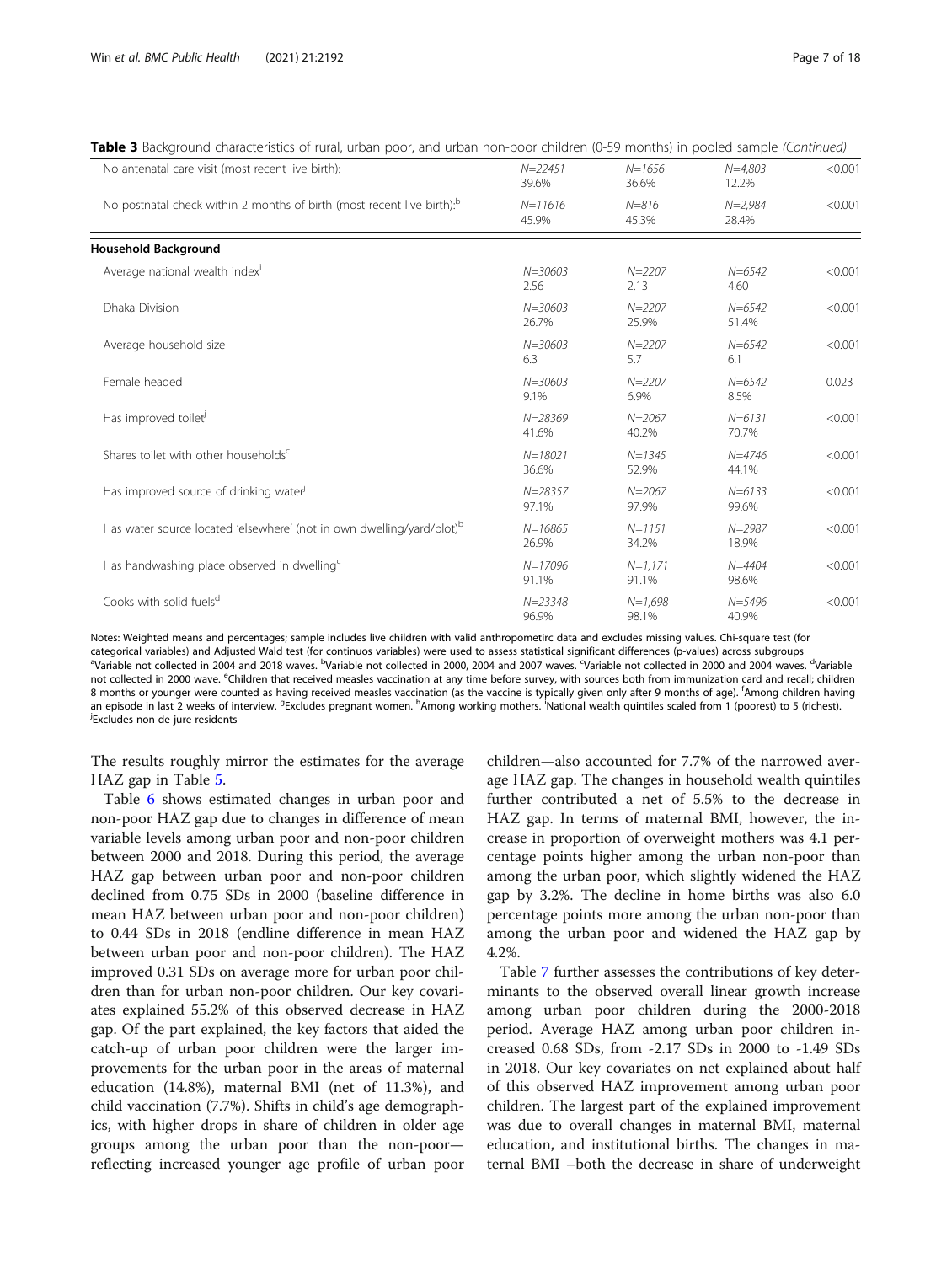| Stunting OR (95% CI)                  |                           |                          |                           |
|---------------------------------------|---------------------------|--------------------------|---------------------------|
| N (unweighted)                        | National (N=30463)        | Urban Residence(N=9425)  | Rural Residence (N=21038) |
| Predictors                            |                           |                          |                           |
| Child's Background                    |                           |                          |                           |
| Sex                                   |                           |                          |                           |
| Male                                  | 1.00                      | 1.00                     | 1.00                      |
| Female                                | 0.92 (0.88,0.97)**        | $0.89$ (0.81,0.98)**     | 0.94 (0.89,1.00) ^        |
| Age (months)                          |                           |                          |                           |
| $0 - 11$                              | 1.00                      | 1.00                     | 1.00                      |
| $12 - 23$                             | 3.26 (3.00, 3.55)***      | 3.12 (2.65,3.67)***      | 3.34 (3.02,3.68)***       |
| 24-59                                 | 3.76 (3.48,4.07)***       | 3.17 (2.74,3.67)***      | 4.07 $(3.71, 4.47)$ ***   |
| <b>Birth Order</b>                    |                           |                          |                           |
| $1$ to $2$                            | 1.00                      | 1.00                     | 1.00                      |
| 3 or higher                           | $0.89$ (0.77,1.02) ^      | 0.97 (0.74,1.28)         | $0.88$ (0.75,1.03) ^      |
| Place of birth                        |                           |                          |                           |
| Health facility                       | 1.00                      | 1.00                     | 1.00                      |
| Home                                  | 1.28 (1.19,1.38)***       | 1.38 (1.22, 1.56)***     | 1.18 (1.07, 1.29)***      |
| Vaccinated (measles)                  |                           |                          |                           |
| Yes                                   | 1.00                      | 1.00                     | 1.00                      |
| No                                    | $1.22$ $(1.13, 1.32)$ *** | $1.34$ (1.16,1.54)***    | $1.17(1.07, 1.29)$ ***    |
| Mother's Background                   |                           |                          |                           |
| Age at first marriage                 |                           |                          |                           |
| 18 years or older                     | 1.00                      | 1.00                     | 1.00                      |
| 17 years or younger                   | 1.04 (0.97,1.13)          | $1.25$ $(1.08, 1.44)$ ** | 0.94(0.86, 1.03)          |
| Age at first child's birth            |                           |                          |                           |
| 18 years or older                     | 1.00                      | 1.00                     | 1.00                      |
| 17 years or younger                   | 1.04 (0.98,1.11)          | 0.98(0.87,1.11)          | 1.06 (0.99,1.14) ^        |
| <b>Highest education level</b>        |                           |                          |                           |
| Secondary or higher                   | 1.00                      | 1.00                     | 1.00                      |
| No education/ Primary only            | $1.21 (1.13, 1.29)$ ***   | 1.34 (1.19,1.50)***      | 1.13 (1.04,1.21)**        |
| 'Media exposure                       |                           |                          |                           |
| Some                                  | 1.00                      | 1.00                     | 1.00                      |
| Not at all                            | $1.08$ $(1.02, 1.15)$ **  | 0.96(0.84, 1.11)         | $1.12 (1.05, 1.20)$ ***   |
| <b>Marital status</b>                 |                           |                          |                           |
| Married                               | 1.00                      | 1.00                     | 1.00                      |
| Widowed/divorced/separated            | 0.95(0.74, 1.23)          | 1.27 (0.82, 1.96)        | 0.83(0.61, 1.12)          |
| Total no. children living with mother |                           |                          |                           |
| 3 or less                             | 1.00                      | 1.00                     | 1.00                      |
| 4 or more                             | 1.13 (1.01,1.26)*         | 1.11(0.87, 1.41)         | 1.12 (0.99,1.28) ^        |
| Total children ever born              |                           |                          |                           |
| $1$ to $2$                            | 1.00                      | 1.00                     | 1.00                      |
| 3                                     | 1.07 (0.93,1.23)          | 1.00(0.76, 1.30)         | 1.08 (0.92,1.27)          |
| 4 or more                             | 1.18 (0.99,1.40) ^        | 1.28 (0.91,1.80)         | 1.14 (0.94,1.39)          |

<span id="page-7-0"></span>

| Table 4 Independent predictors of childhood stunting: adjusted estimates at national level and by urban-rural residence |  |  |  |  |  |
|-------------------------------------------------------------------------------------------------------------------------|--|--|--|--|--|
|                                                                                                                         |  |  |  |  |  |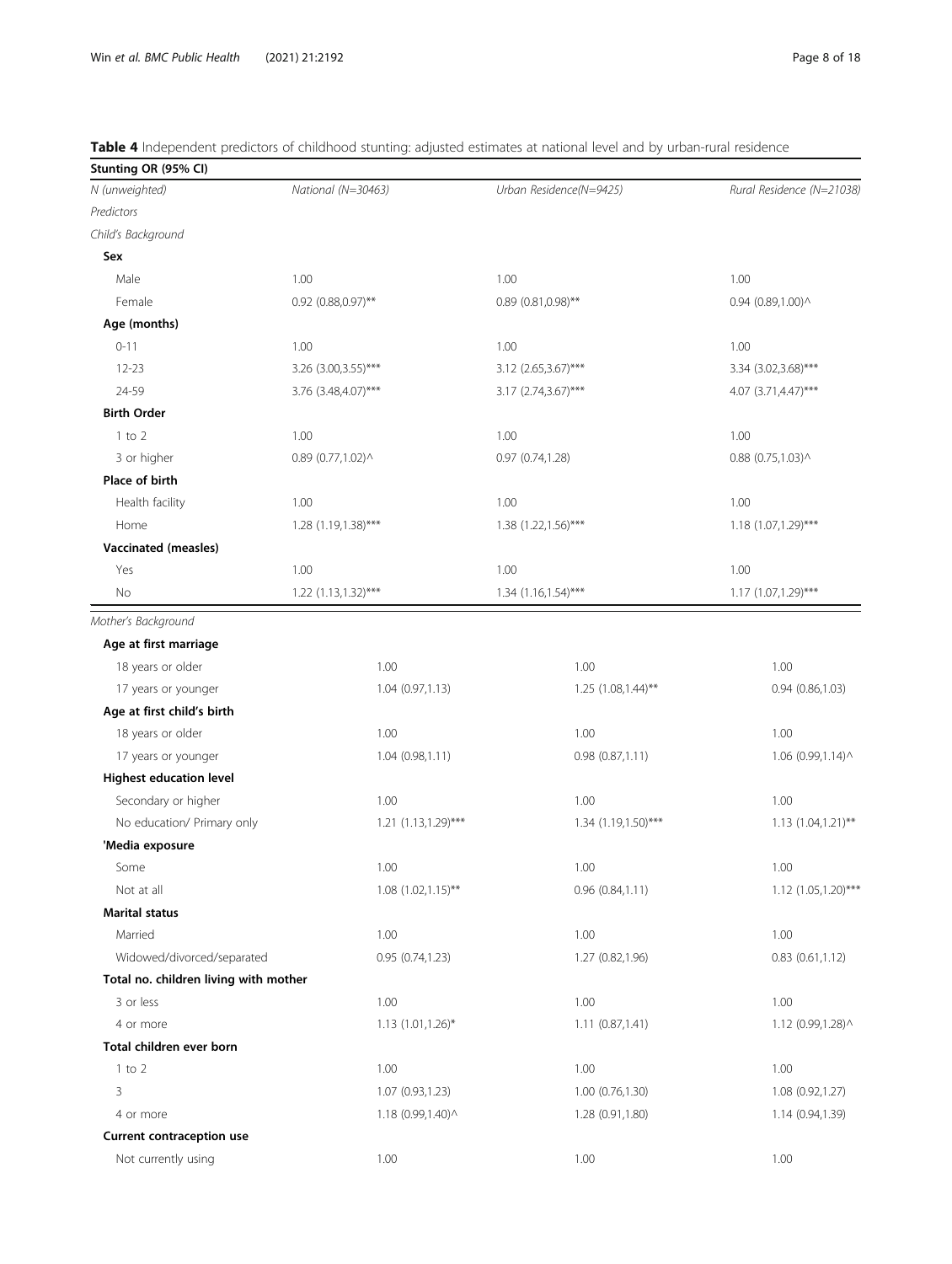# Table 4 Independent predictors of childhood stunting: adjusted estimates at national level and by urban-rural residence (Continued)

| Currently using (any method) | 0.99 (0.93,1.05)                                 | 1.08 (0.96,1.21)      | 0.96 (0.89,1.02)          |
|------------------------------|--------------------------------------------------|-----------------------|---------------------------|
| Maternal stature             |                                                  |                       |                           |
| Normal/Tall (155 to <200 cm) | 1.00                                             | 1.00                  | 1.00                      |
| Short (145 to <155 cm)       | 2.14 (2.00, 2.29)***                             | 2.31 (2.03, 2.62)***  | 2.07 (1.92,2.24)***       |
| Very short (<145 cm)         | 4.70 (4.29,5.14)***                              | 5.38 (4.56,6.35)***   | 4.44 (3.98,4.95)***       |
| <b>Body Mass Index</b>       |                                                  |                       |                           |
| Normal (18.5 to <25)         | 1.00                                             | 1.00                  | 1.00                      |
| Underweight (<18.5)          | 1.30 (1.22, 1.38)***                             | 1.47 (1.31, 1.64)***  | $1.25$ (1.16,1.33)***     |
| Overweight (≥25)             | $0.71$ $(0.65, 0.78)$ ***                        | $0.74$ (0.65,0.86)*** | $0.71$ $(0.62, 0.80)$ *** |
| Worked in last 12 months     |                                                  |                       |                           |
| No                           | 1.00                                             | 1.00                  | 1.00                      |
| Yes                          | 0.99(0.92, 1.06)                                 | 1.06 (0.94,1.19)      | 0.95(0.88, 1.03)          |
| Level of autonomy            |                                                  |                       |                           |
| Low                          | 1.00                                             | 1.00                  | 1.00                      |
| Average-high                 | 0.95 (0.90,1.00)*                                | $0.90(0.81,1.00)*$    | 0.96 (0.91,1.02)          |
| Household Background         |                                                  |                       |                           |
| <b>National Wealth Index</b> |                                                  |                       |                           |
| Poor                         | 1.00                                             | 1.00                  | 1.00                      |
| Poorer                       | 0.87 (0.81,0.95)***                              | $0.86$ $(0.71, 1.05)$ | 0.86 (0.78,0.93)***       |
| Middle                       | $0.79$ (0.73,0.86)***                            | $0.73$ (0.60,0.88)*** | 0.78 (0.71,0.85)***       |
| Richer                       | $0.69$ (0.63,0.76)***                            | $0.68$ (0.57,0.83)*** | $0.63$ $(0.57, 0.71)$ *** |
| Richest                      | $0.47$ (0.42,0.53)***                            | 0.48 (0.39,0.58)***   | $0.43$ $(0.37,0.51)$ ***  |
| Residence                    |                                                  |                       |                           |
| Urban                        | 1.00                                             |                       |                           |
| Rural                        | $0.93(0.87,1.00)$ <sup><math>\wedge</math></sup> |                       |                           |
| <b>Division</b>              |                                                  |                       |                           |
| Dhaka                        | 1.00                                             | 1.00                  | 1.00                      |
| Chittagong                   | 1.07(0.97,1.18)                                  | 0.97(0.81, 1.15)      | 1.13 (1.01,1.26)*         |
| Others                       | $0.90$ $(0.83, 0.97)$ **                         | 0.78 (0.68,0.89)***   | 1.00(0.88,1.06)           |
| Household size               |                                                  |                       |                           |
| $1$ to $6$                   | 1.00                                             | 1.00                  | 1.00                      |
| 7 or more                    | $1.07$ $(1.01, 1.14)^*$                          | 1.03 (0.92, 1.15)     | $1.10(1.03,1.19)$ **      |
| Household head               |                                                  |                       |                           |
| Male                         | 1.00                                             | 1.00                  | 1.00                      |
| Female                       | 0.93 (0.84,1.02)                                 | 0.89 (0.73,1.08)      | 0.95 (0.84,1.06)          |
| Type of toilet facility      |                                                  |                       |                           |
| Improved                     | 1.00                                             | 1.00                  | 1.00                      |
| Non-improved                 | $1.12$ $(1.05, 1.19)$ ***                        | 1.03 (0.93,1.16)      | 1.15 (1.06,1.24)***       |
| Source of drinking water     |                                                  |                       |                           |
| Improved                     | 1.00                                             | 1.00                  | 1.00                      |
| Non-improved                 | $1.24$ $(1.06, 1.44)$ **                         | 0.80(0.56, 1.16)      | $1.30(1.10, 1.54)$ **     |

Notes: Model accounts for survey fixed effects and standard errors clustered at the survey-cluster level

^ $p ≤0.1; *p ≤0.05; ** p ≤0.01; *** p ≤0.001$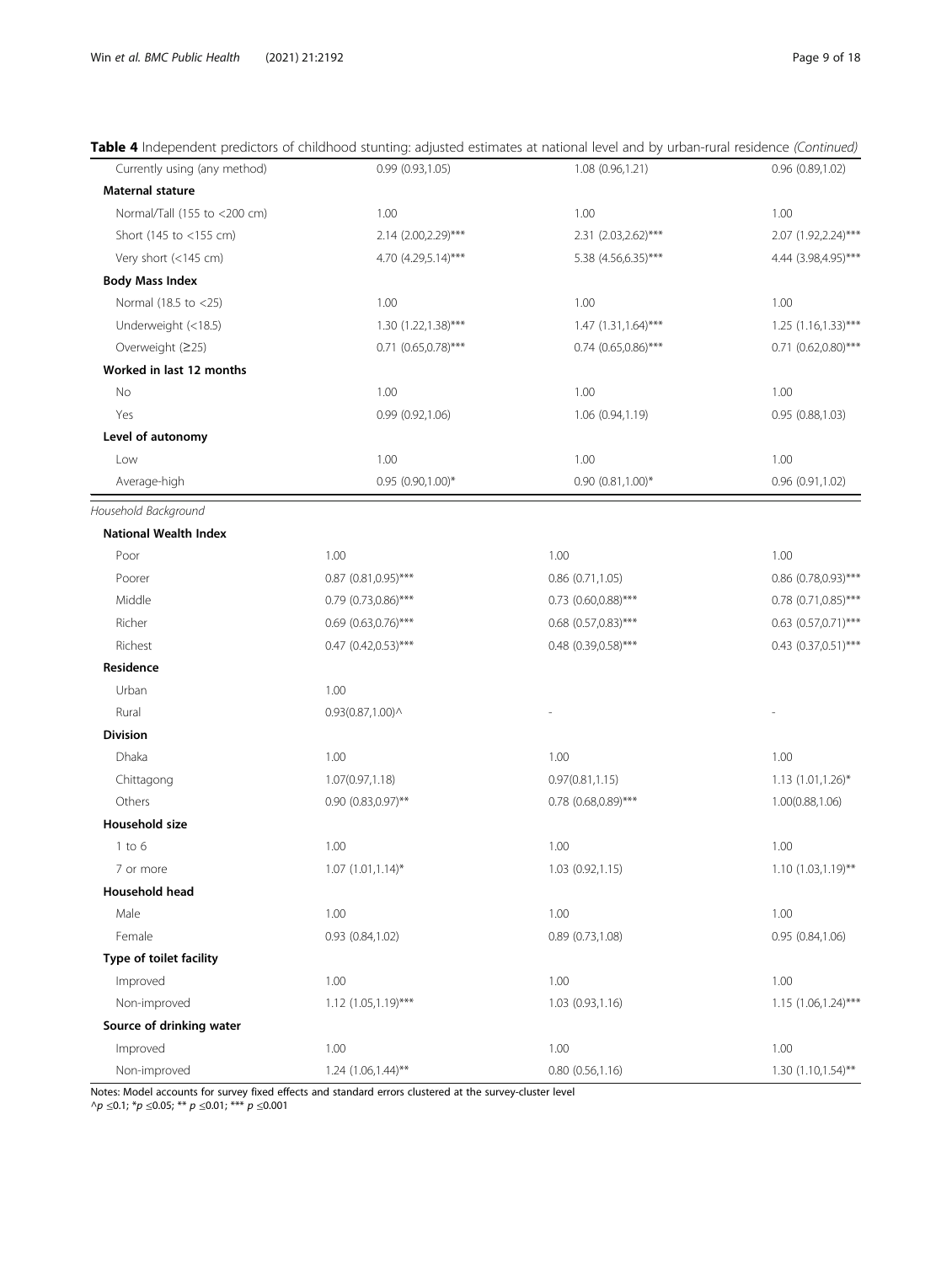<span id="page-9-0"></span>

| Table 5 Estimated contributions of key stunting predictors to urban poor and non-poor gap in average HAZ (OLS estimates), pooled urban sample (2000-2018) |             |                                                                                              |                                                                       |                                                                     |                                                                         |                                                                   |                                                                     |                                                                               |                                                                          |                                                                              |                                                                                                   |                                                                  |
|-----------------------------------------------------------------------------------------------------------------------------------------------------------|-------------|----------------------------------------------------------------------------------------------|-----------------------------------------------------------------------|---------------------------------------------------------------------|-------------------------------------------------------------------------|-------------------------------------------------------------------|---------------------------------------------------------------------|-------------------------------------------------------------------------------|--------------------------------------------------------------------------|------------------------------------------------------------------------------|---------------------------------------------------------------------------------------------------|------------------------------------------------------------------|
| Key stunting predictors                                                                                                                                   | 12198)<br>₹ | $\frac{(N=198)}{2198}$<br>$\mathbf{\hat{z}}$                                                 | 10252)<br>₹                                                           | 10233)<br>$\frac{1}{2}$                                             | 10231)<br>ξ                                                             | 10217)<br>₹                                                       | 10201)<br>₹                                                         | 10194)<br>៵៓                                                                  | 10099)<br>₹                                                              | $(N=9426)$<br>$\overline{a}$                                                 | $(N=9426)$                                                                                        | $(N=9426)$<br>$\overline{12}$                                    |
| Variable's estimated association with HAZ (95% CI)                                                                                                        |             |                                                                                              |                                                                       |                                                                     |                                                                         |                                                                   |                                                                     |                                                                               |                                                                          |                                                                              |                                                                                                   |                                                                  |
| Child's sex<br>(Female)                                                                                                                                   | t           |                                                                                              | $0.06**$<br>(0.01,0.11)                                               | (0.02, 0.11)<br>$0.06***$                                           | $0.06*$<br>(0.01,0.11)                                                  | (0.01, 0.10)<br>$0.06*$                                           | (0.01, 0.10)<br>$0.06*$                                             | $0.06*$<br>$(0.01, 0.10)$                                                     | $0.06*$<br>(0.01,0.10)                                                   | $0.05*$<br>(0.00,0.10)                                                       | (0.00, 0.10)<br>$0.05*$                                                                           | (0.000, 10)<br>$0.05*$                                           |
| $(24-59$ months)<br><b>Child's age</b><br>$(12-23 \text{ months})$                                                                                        |             | 0.01<br>$(-0.04,0.06)$<br>$(-0.71***$<br>$(-0.79,-$<br>$(-0.79, -$<br>$0.635,-$<br>$0.76***$ | $0.64$ )<br>$-0.79***$<br>$-0.72***$<br>$(-0.80 -$<br>$(-0.86,-0.71)$ | $0.63)$<br>$-0.79***$<br>$0.71***$<br>$(-0.86,-0.72)$<br>$(-0.79 -$ | $0.71***$<br>$0.63$<br>$-0.78***$<br>$(-0.85,-$<br>$0.71)$<br>$(-0.79)$ | $-0.70***$<br>$0.62$ )<br>-0.80 ***<br>(-0.88,-<br>0.73)          | $0.71***$<br>$0.63$ )<br>$-0.82***$<br>$(-0.79)$<br>$(-0.89,-0.89)$ | $0.71***$<br>$-0.81***$<br>$(-0.78 -$<br>$(-0.88,-0.74)$<br>0.63)             | $-0.71***$<br>$-0.82***$<br>$(-0.89,-$<br>0.75)<br>$-0.79 -$<br>0.63)    | $0.71***$<br>$0.81***$<br>$(-0.88,-0.74)$<br>$(-0.79 -$<br>0.63)             | $-0.81***$<br>$0.71***$<br>$-0.88 -$<br>$(-0.79 -$<br>0.74)<br>0.63)                              | $(-0.79, -0.63)$<br>$(-0.88, -0.74)$<br>$-0.81***$<br>$-0.71***$ |
| Child's place of delivery (at home)<br>Health service use                                                                                                 |             |                                                                                              | $-0.50***$<br>$(-0.56,-0.56)$                                         | $-0.48$ ***<br>$(-0.54, -0.54)$                                     | $-0.36***$<br>$(-0.42, -0.30)$                                          | $-0.29***$<br>$(-0.35,-$<br>0.23)                                 | $-0.28***$<br>$(-0.33,-0.22)$                                       | $-0.26***$<br>$(-0.31,-0.20)$                                                 | $-0.26***$<br>$(-0.31,-0.20)$                                            | $-0.24***$<br>$(-0.30,-$                                                     | $-0.23***$<br>$(-0.30,-0.17)$                                                                     | $(-0.27,-0.15)$<br>$-0.21***$                                    |
| Child's vaccination<br>(not vaccinated)                                                                                                                   |             | t                                                                                            |                                                                       | $-0.33***$<br>$(-0.42,-0.25)$                                       | $-0.27***$<br>$(-0.36,-0.19)$                                           | $-0.25***$<br>$(-0.34,-$<br>0.17)                                 | $-0.23***$<br>$(-0.32,-$<br>0.15)                                   | $-0.23***$<br>$(-0.31,-$<br>0.14)                                             | $-0.23***$<br>$(-0.31,-$<br>0.14)                                        | $-0.25***$<br>$(-0.33,-$<br>0.17)                                            | $-0.25***$<br>$(-0.33,-0.16)$                                                                     | $-0.24***$<br>$(-0.32,-0.15)$                                    |
| Maternal education<br>(no/primary)                                                                                                                        |             |                                                                                              |                                                                       |                                                                     | $-0.40***$<br>$(-0.46,-0.34)$                                           | $-0.37***$<br>$(-0.43,-$<br>0.31)                                 | $-0.28***$<br>$(-0.34,-$<br>0.22)                                   | $0.24***$<br>$(-0.30,-$<br>0.18)                                              | $0.25***$<br>$(-0.31,-$<br>0.19)                                         | $0.24***$<br>(-0.30,-<br>0.18)                                               | $0.24***$<br>(-0.30,-<br>0.18)                                                                    | $0.21***$<br>(-0.28,-0.15)                                       |
| Maternal nutrition<br>(underweight)<br>(overweight)<br>BMI:                                                                                               | Í           | $\overline{\phantom{a}}$                                                                     |                                                                       |                                                                     |                                                                         | (0.21, 0.35)<br>$-0.28***$<br>$(-0.34,-0.21)$<br>0.21)<br>0.28*** | (0.19, 0.33)<br>$-0.30***$<br>$(-0.36,-0.24)$<br>0.24)              | $(-0.36,-$<br>0.23)<br>0.26***<br>0.19,0.33)<br>$-0.30***$                    | $-0.29***$<br>$(-0.35,-$<br>$0.23)$<br>$0.25***$<br>$0.18,0.32)$         | (0.19, 0.33)<br>$-0.28***$<br>$(-0.34,-0.22)$<br>0.22)                       | (0.19, 0.33)<br>$-0.28***$<br>$(-0.35,-0.22)$<br>0.22)                                            | $(-0.34, 0.21)$<br>(0.16, 0.31)<br>$-0.27***$<br>$0.23***$       |
| (short: 145 to < 155cm)<br>(very short: <145 cm)<br>Stature:                                                                                              |             |                                                                                              |                                                                       |                                                                     |                                                                         |                                                                   | $-0.52***$<br>$-1.02***$<br>$(-0.57,-0.45)$<br>$(-1.10,-0.05)$      | $70.51***$<br>$(-0.57,-$<br>$0.45)$<br>$(-1.00***$<br>$(-1.10,-$<br>$(-1.00-$ | $70.57$<br>$(-0.57)$<br>$(-0.45)$<br>$(-1.10)$<br>$(-1.10)$<br>$(-1.00)$ | $70.50***$<br>$(-0.56,-$<br>$0.44)$<br>$(-1.11,-$<br>$(-1.11,-$<br>$(-1.33)$ | $\begin{array}{l} -0.50^{***} \\ -0.56, \\ -0.44) \\ -1.02^{***} \\ -1.11, \\ -0.93) \end{array}$ | $(-0.56, -0.44)$<br>-1.02***<br>$(-1.10,-0.93)$<br>$-0.50***$    |
| No. children living with mother (24)<br>Age at first child's birth (<17 years)<br>Mat. reproductive background                                            | t           | $\overline{\phantom{a}}$                                                                     |                                                                       | ÷                                                                   |                                                                         |                                                                   |                                                                     | $-0.09***$<br>$(-0.14, -0.3)$                                                 | $-0.08**$<br>$(-0.13,-$<br>0.03)                                         | $-0.08**$<br>$(-0.13,-$<br>$0.02)$                                           | $-0.08**$<br>$(-0.14,-$<br>0.03)                                                                  | $-0.07**$<br>$(-0.13,-0.02)$                                     |
|                                                                                                                                                           |             | I                                                                                            |                                                                       | ÷                                                                   |                                                                         |                                                                   |                                                                     | $-0.15***$<br>$(-0.23,-0.06)$                                                 | $-0.14**$<br>$(-0.23,-$<br>0.05)                                         | $-0.15***$<br>$(-0.24,-$<br>0.06)                                            | $-0.14**$<br>$(-0.23,-)$<br>0.05)                                                                 | $-0.14**$<br>$(-0.23,-0.05)$                                     |
| Mat. autonomy & media exposure<br>Media exposure (not at all)                                                                                             |             | $\mathord{\uparrow}$                                                                         |                                                                       |                                                                     |                                                                         |                                                                   |                                                                     |                                                                               | $(-0.07, 0.09)$<br>0.01                                                  | (50.09, 0.07)<br>0.01                                                        | $(-0.09, 0.07)$<br>$-0.01$                                                                        | (0.06, 0.11)<br>0.03                                             |
| Autonomy level (average-high)                                                                                                                             |             |                                                                                              |                                                                       |                                                                     |                                                                         |                                                                   |                                                                     |                                                                               | (0.02.0.13)<br>$0.07**$                                                  | (0.02.0.13)<br>$0.07***$                                                     | (0.02.0.13)<br>$0.07**$                                                                           | (0.0110.13)<br>$0.07*$                                           |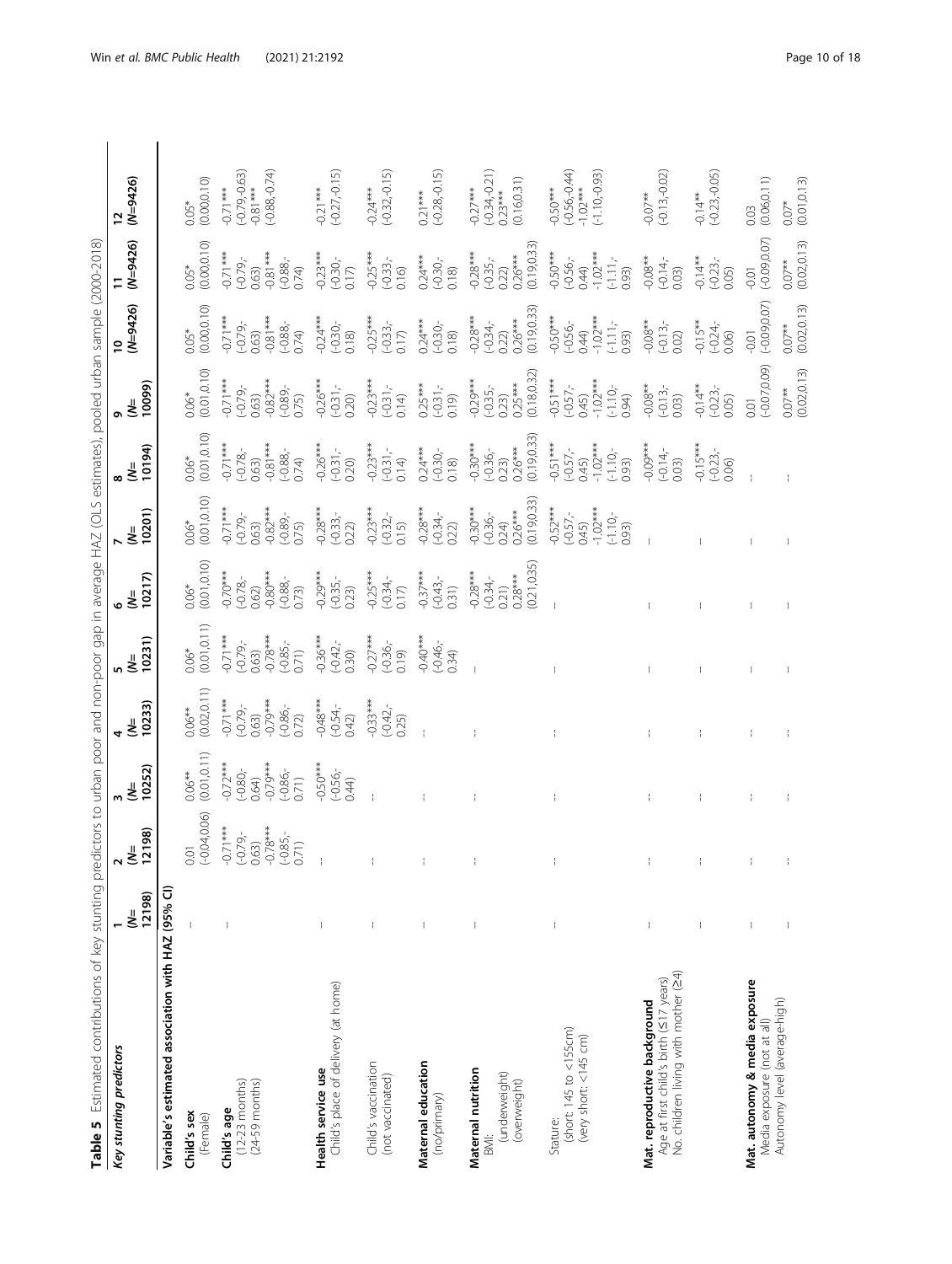| Key stunting predictors                                                                                                                                                                                                                                                                                                                                                                                                                                                                                                                                                                                                                                                                                                                                                                                                                                                                                               | 12198)<br>₹                       | $\frac{2}{(N=8)}$                                      | 10252)<br>$\bar{\bar{\mathbf{x}}}$<br>ω               | 10233)<br>₹<br>4                                                  | 10231)<br>n ≝                     | 10217)<br>$\bar{\bar{\mathbf{x}}}$<br>۰ | 10201)<br>₹<br>N                  | 10194)<br>$\stackrel{=}{}{\infty}$ | 10099)<br>๑៩                    | $(N=9426)$<br>$\overline{a}$                                                                                                                                                                                                                                                                       | $(N=9426)$                                                     | $(N=9426)$                                                                                             |
|-----------------------------------------------------------------------------------------------------------------------------------------------------------------------------------------------------------------------------------------------------------------------------------------------------------------------------------------------------------------------------------------------------------------------------------------------------------------------------------------------------------------------------------------------------------------------------------------------------------------------------------------------------------------------------------------------------------------------------------------------------------------------------------------------------------------------------------------------------------------------------------------------------------------------|-----------------------------------|--------------------------------------------------------|-------------------------------------------------------|-------------------------------------------------------------------|-----------------------------------|-----------------------------------------|-----------------------------------|------------------------------------|---------------------------------|----------------------------------------------------------------------------------------------------------------------------------------------------------------------------------------------------------------------------------------------------------------------------------------------------|----------------------------------------------------------------|--------------------------------------------------------------------------------------------------------|
| Drinking water source (non-improved)<br>Toilet type (non-improved)<br>Household WASH                                                                                                                                                                                                                                                                                                                                                                                                                                                                                                                                                                                                                                                                                                                                                                                                                                  |                                   |                                                        |                                                       |                                                                   |                                   |                                         |                                   |                                    |                                 | $(-0.13,-$<br>$-0.07*$<br>0.01)                                                                                                                                                                                                                                                                    | $(-0.13, 0.01)$<br>$-0.060$                                    | $(-0.09, 0.04)$<br>$-0.03$                                                                             |
|                                                                                                                                                                                                                                                                                                                                                                                                                                                                                                                                                                                                                                                                                                                                                                                                                                                                                                                       |                                   |                                                        |                                                       |                                                                   |                                   |                                         |                                   |                                    |                                 | $(-0.03, 0.44)$<br>$0.21\wedge$                                                                                                                                                                                                                                                                    | $(-0.03, 0.45)$<br>0.21 <sub>0</sub>                           | $(-0.01, 0.45)$<br>$0.22\wedge$                                                                        |
| Household Division<br>Chittagong<br>Others                                                                                                                                                                                                                                                                                                                                                                                                                                                                                                                                                                                                                                                                                                                                                                                                                                                                            |                                   |                                                        |                                                       |                                                                   |                                   |                                         |                                   |                                    |                                 |                                                                                                                                                                                                                                                                                                    | $-0.06$<br>$(0.15, 0.04)$<br>(0.01, 0.14)<br>0.07 <sub>N</sub> | $(-0.14, 0.06)$<br>(0.02, 0.17)<br>$0.10*$<br>$-0.04$                                                  |
| Household size (27 members)<br>Household wealth<br>Household SES                                                                                                                                                                                                                                                                                                                                                                                                                                                                                                                                                                                                                                                                                                                                                                                                                                                      |                                   | $\bar{1}$                                              | ÷                                                     | ł                                                                 | ł                                 |                                         | ł                                 | t                                  | t                               |                                                                                                                                                                                                                                                                                                    |                                                                | $(-0.07, 0.06)$<br>0.00                                                                                |
| (Richest)<br>(Poorer)<br>(Middle)<br>(Richer)                                                                                                                                                                                                                                                                                                                                                                                                                                                                                                                                                                                                                                                                                                                                                                                                                                                                         |                                   | ł                                                      |                                                       | ł                                                                 |                                   |                                         | ł                                 |                                    |                                 |                                                                                                                                                                                                                                                                                                    |                                                                | $0.37***$ $(0.19,0.57)$<br>$0.17 \wedge (-0.000.35)$<br>$0.16*(0.04, 0.28)$<br>$0.19**$ $(0.06, 0.31)$ |
| Predicted average HAZ gap (95% CI)                                                                                                                                                                                                                                                                                                                                                                                                                                                                                                                                                                                                                                                                                                                                                                                                                                                                                    | $-0.63***$<br>$(-0.70,-$<br>0.56) | $-0.64***$<br>$(-0.71,-$<br>$\widehat{\otimes}$<br>S.O | $-0.47***$<br>$(-0.54,$<br>(141)                      | $-0.46***$<br>$(-0.53,-$<br>0.39)                                 | $0.35***$<br>$(-0.42, -$<br>0.28) | $-0.28***$<br>$(-0.35,-$<br>0.22)       | $-0.26***$<br>$(-0.32,$<br>(61.0) | $0.25***$<br>$(-0.31, -$<br>0.18   | $-0.25***$<br>$(-0.32,$<br>0.18 | $-0.23***$<br>$(-0.30 -$<br>0.15                                                                                                                                                                                                                                                                   | $-0.24***$<br>$(-0.31,-$<br>0.17                               | $(-0.24, 0.04)$<br>$-0.100$                                                                            |
| Variables' contribution to average HAZ<br>gap                                                                                                                                                                                                                                                                                                                                                                                                                                                                                                                                                                                                                                                                                                                                                                                                                                                                         | 100%                              | .6%<br>$^{-}$                                          | $-27.0%$                                              | $-1.6%$                                                           | $-17.5%$                          | $-11.1%$                                | $-3.2%$                           | $-1.6%$                            | 0.0%                            | $-3.2%$                                                                                                                                                                                                                                                                                            | $+1.6%$                                                        | $-222%$                                                                                                |
| Total remaining gap                                                                                                                                                                                                                                                                                                                                                                                                                                                                                                                                                                                                                                                                                                                                                                                                                                                                                                   |                                   | 101.6%                                                 | 74.6%                                                 | 73.0%                                                             | 55.5%                             | 44.4%                                   | 41.2%                             | 39.6%                              | 39.6%                           | 36.4%                                                                                                                                                                                                                                                                                              | 38%                                                            | 15.8%                                                                                                  |
| vaccination status); column 5 additionally adjusts for maternal education; columns 6-7 additionally adjust hormationally adjusts additionally adjusts for maternal reproductive background<br>(age at first child's birth and number of children); column 9 additionally adjusts for mother's level of autonomy and media exposure; column 10 additionally adjusts for household water and sanitation; column 11<br>Columns show incremental adjustments for key stunting determinants identified from stepwise selection with 5% significance and resulting changes in predicted average HAZ gap: Column 1 shows unadjusted<br>Notes: HAZ: height-for-age z-score; OLS: Ordinary Least Squares; N:<br>effects and standard errors clustered at the survey-cluster level; ^p<br>predicted average HAZ gap by urban poverty status; column 2 add<br>additionally adjusts for household divisional location; and column |                                   |                                                        | 12 additionally adjusts for household size and wealth | $\leq$ 0.1; * $p \leq$ 0.05; ** $p \leq$ 0.01; *** $p \leq$ 0.001 |                                   |                                         |                                   |                                    |                                 | total number of observations in pooled urban sample after adjusting for covariates in respective columns; model accounts for survey year fixed<br>itionally adjusts for child's demographics (sex and age); columns 3-4 additionally adjusts for health service use (child's place of delivery and |                                                                |                                                                                                        |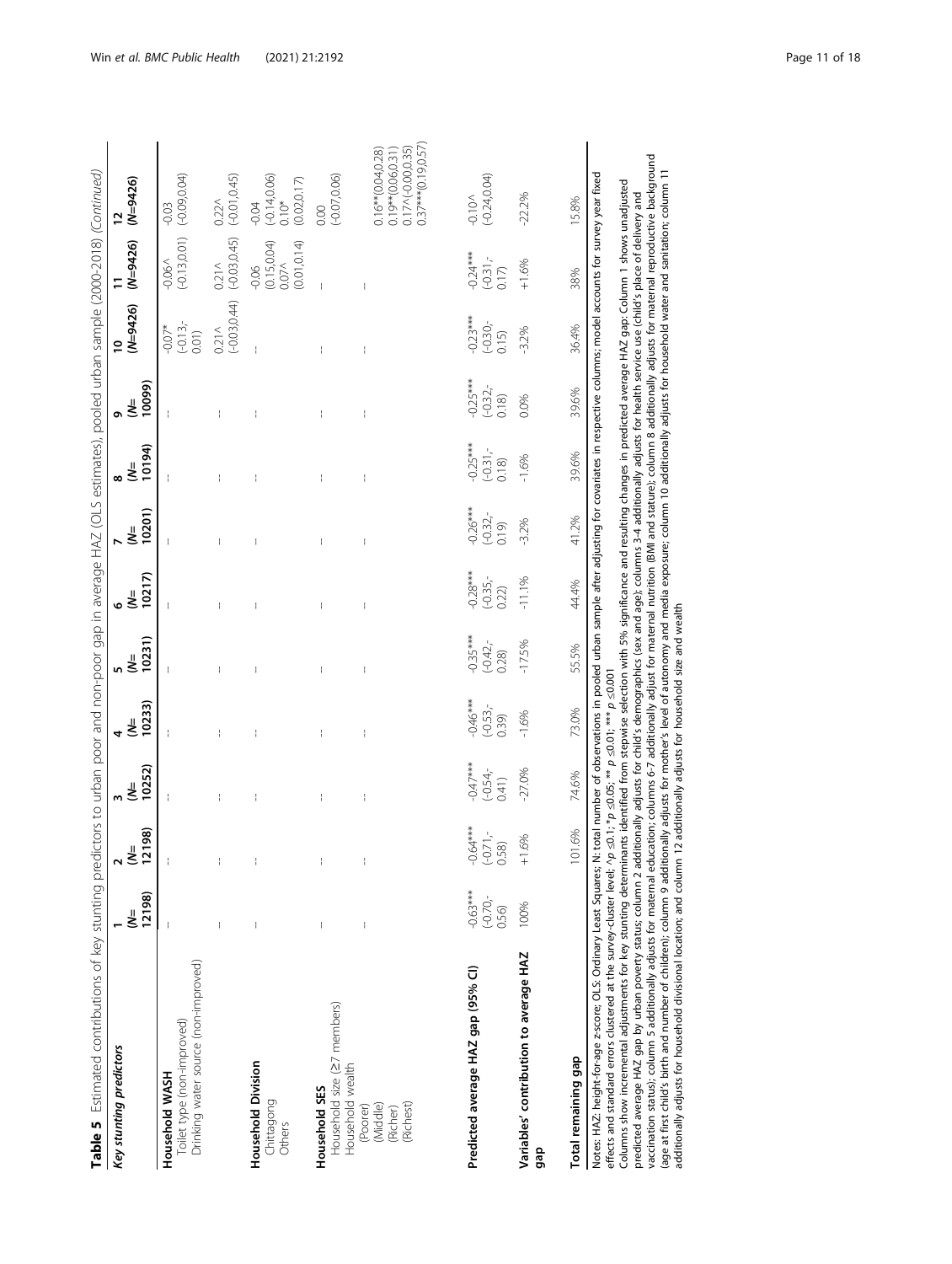<span id="page-11-0"></span>Table 6 Estimated contributions of change in difference of urban poor and non-poor mean variable levels overtime to change in HAZ gap (2000-2018)

| $m = 90p$ $(2000$                                                  | $\sim$ $\sim$ $\sim$ $\sim$                               |                                                                   |                                                              |                                                                      |                                                                               |                                                                                  |                                                                                    |                                                                                   |                                                                                                                         |                                                                                                                                                                                 |
|--------------------------------------------------------------------|-----------------------------------------------------------|-------------------------------------------------------------------|--------------------------------------------------------------|----------------------------------------------------------------------|-------------------------------------------------------------------------------|----------------------------------------------------------------------------------|------------------------------------------------------------------------------------|-----------------------------------------------------------------------------------|-------------------------------------------------------------------------------------------------------------------------|---------------------------------------------------------------------------------------------------------------------------------------------------------------------------------|
|                                                                    | 1                                                         | $\overline{2}$                                                    | 3                                                            | 4                                                                    | 5                                                                             | 6                                                                                | $\overline{7}$                                                                     | 8                                                                                 | 9                                                                                                                       | 10                                                                                                                                                                              |
| Variable                                                           | Baseline<br>levels<br>among<br>urban<br>poor,<br>2000 (%) | Baseline<br>levels<br>among<br>urban<br>non-<br>poor,<br>2000 (%) | Endline<br>levels<br>among<br>urban<br>poor,<br>2018<br>(% ) | Endline<br>levels<br>among<br>urban<br>non-<br>poor,<br>2018<br>(% ) | Variable<br>change<br>among<br>urban<br>poor, (%<br>points,<br>2018-<br>2000) | Variable<br>change<br>among<br>urban<br>non-poor<br>(% points,<br>2018-<br>2000) | Difference<br>in urban<br>poor and<br>non-poor<br>variable<br>change (%<br>points) | Estimated<br>association<br>of factor<br>with HAZ<br>in pooled<br>urban<br>sample | Predicted<br>change in HAZ<br>gap due to<br>difference in<br>urban poor and<br>non-poor vari-<br>able change<br>$(7*8)$ | Contribution of<br>difference in urban<br>poor and non-poor<br>variable change to dif-<br>ference in urban poor<br>and non-poor HAZ gap<br>change [0.31 SD] (2000-<br>2018) (%) |
| N (weighted)                                                       | 348                                                       | 544                                                               | 424                                                          | 1647                                                                 |                                                                               |                                                                                  |                                                                                    |                                                                                   |                                                                                                                         |                                                                                                                                                                                 |
| Mean HAZ<br>(observed)                                             | $-2.17(SD)$                                               | $-1.42$<br>(SD)                                                   | $-1.49$<br>(SD)                                              | $-1.05$<br>(SD)                                                      | $0.68$ (SD)                                                                   | $0.37$ (SD)                                                                      | $0.31$ (SD)                                                                        |                                                                                   |                                                                                                                         | 100%                                                                                                                                                                            |
| Child's age (months)                                               |                                                           |                                                                   |                                                              |                                                                      |                                                                               |                                                                                  |                                                                                    |                                                                                   |                                                                                                                         |                                                                                                                                                                                 |
| $0 - 11$                                                           | 19.75                                                     | 18.44                                                             | 22.79                                                        | 19.84                                                                | 3.04                                                                          | 1.40                                                                             | 1.64                                                                               | Ref.                                                                              |                                                                                                                         |                                                                                                                                                                                 |
| $12 - 23$                                                          | 22.16                                                     | 20.53                                                             | 20.74                                                        | 19.86                                                                | $-1.42$                                                                       | $-0.67$                                                                          | $-0.75$                                                                            | $-0.714***$                                                                       | 0.005                                                                                                                   | 1.61                                                                                                                                                                            |
| 24-59                                                              | 58.08                                                     | 61.03                                                             | 56.48                                                        | 60.29                                                                | $-1.60$                                                                       | $-0.74$                                                                          | $-2.34$                                                                            | $-0.810***$                                                                       | 0.019                                                                                                                   | 6.13                                                                                                                                                                            |
| Child's sex<br>(female)                                            | 49.41                                                     | 46.96                                                             | 48.08                                                        | 49.27                                                                | $-1.33$                                                                       | 2.31                                                                             | $-3.64$                                                                            | $0.054*$                                                                          | $-0.002$                                                                                                                | $-0.63$                                                                                                                                                                         |
| Maternal<br>education<br>(no/ primary<br>education)                | 88.23                                                     | 40.89                                                             | 53.57                                                        | 27.88                                                                | $-34.66$                                                                      | $-13.01$                                                                         | $-21.65$                                                                           | $-0.213***$                                                                       | 0.046                                                                                                                   | 14.84                                                                                                                                                                           |
| Maternal<br>autonomy<br>level (low<br>level)                       | 39.52                                                     | 28.60                                                             | 23.52                                                        | 19.52                                                                | $-16.00$                                                                      | $-9.08$                                                                          | $-6.92$                                                                            | $-0.071*$                                                                         | 0.005                                                                                                                   | 1.61                                                                                                                                                                            |
| Maternal<br>media<br>exposure<br>(not at all)                      | 34.69                                                     | 9.29                                                              | 52.71                                                        | 9.71                                                                 | 18.02                                                                         | 0.42                                                                             | 17.60                                                                              | 0.026                                                                             | 0.005                                                                                                                   | 1.61                                                                                                                                                                            |
| Maternal BMI                                                       |                                                           |                                                                   |                                                              |                                                                      |                                                                               |                                                                                  |                                                                                    |                                                                                   |                                                                                                                         |                                                                                                                                                                                 |
| Normal                                                             | 53.56                                                     | 61.29                                                             | 61.50                                                        | 48.71                                                                | 7.94                                                                          | $-12.58$                                                                         | 20.52                                                                              | Ref.                                                                              |                                                                                                                         |                                                                                                                                                                                 |
| Underweight                                                        | 44.25                                                     | 19.56                                                             | 17.98                                                        | 9.74                                                                 | $-26.27$                                                                      | $-9.82$                                                                          | $-16.45$                                                                           | $-0.272***$                                                                       | 0.045                                                                                                                   | 14.52                                                                                                                                                                           |
| Overweight                                                         | 2.19                                                      | 19.15                                                             | 20.52                                                        | 41.56                                                                | 18.33                                                                         | 22.41                                                                            | $-4.08$                                                                            | $0.234***$                                                                        | $-0.010$                                                                                                                | $-3.23$                                                                                                                                                                         |
| Maternal Stature                                                   |                                                           |                                                                   |                                                              |                                                                      |                                                                               |                                                                                  |                                                                                    |                                                                                   |                                                                                                                         |                                                                                                                                                                                 |
| Normal/tall<br>$(155 - <$<br>200cm)                                | 17.26                                                     | 23.55                                                             | 16.39                                                        | 23.95                                                                | $-0.87$                                                                       | 0.40                                                                             | $-1.27$                                                                            | Ref.                                                                              |                                                                                                                         |                                                                                                                                                                                 |
| Short $(<$<br>155cm)                                               | 62.19                                                     | 63.67                                                             | 66.69                                                        | 64.72                                                                | 4.50                                                                          | 1.05                                                                             | 3.45                                                                               | -0.497***                                                                         | $-0.017$                                                                                                                | -5.48                                                                                                                                                                           |
| Very short $\left( < 20.55 \right)$<br>145cm)                      |                                                           | 12.78                                                             | 16.92                                                        | 11.33                                                                | $-3.63$                                                                       | $-1.45$                                                                          | $-2.18$                                                                            | $-1.016***$                                                                       | 0.022                                                                                                                   | 7.10                                                                                                                                                                            |
| Maternal<br>age at first<br>child's birth<br>$(517 \text{ years})$ | 65.30                                                     | 38.17                                                             | 50.45                                                        | 32.81                                                                | $-14.85$                                                                      | $-5.36$                                                                          | $-9.49$                                                                            | $-0.071**$                                                                        | 0.007                                                                                                                   | 2.26                                                                                                                                                                            |
| No. children<br>living with<br>mother $(24)$                       | 21.80                                                     | 15.84                                                             | 10.18                                                        | 5.01                                                                 | $-11.62$                                                                      | $-10.83$                                                                         | $-0.79$                                                                            | $-0.142**$                                                                        | 0.001                                                                                                                   | 0.32                                                                                                                                                                            |
| Child's place<br>of delivery<br>(home)                             | 92.97                                                     | 61.52                                                             | 66.59                                                        | 29.10                                                                | $-26.38$                                                                      | $-32.42$                                                                         | 6.04                                                                               | $-0.209***$                                                                       | $-0.013$                                                                                                                | $-4.19$                                                                                                                                                                         |
| Child not<br>vaccinated<br>(measles)                               | 24.95                                                     | 12.13                                                             | 11.54                                                        | 8.57                                                                 | $-13.41$                                                                      | $-3.56$                                                                          | $-9.85$                                                                            | $-0.239***$                                                                       | 0.024                                                                                                                   | 7.74                                                                                                                                                                            |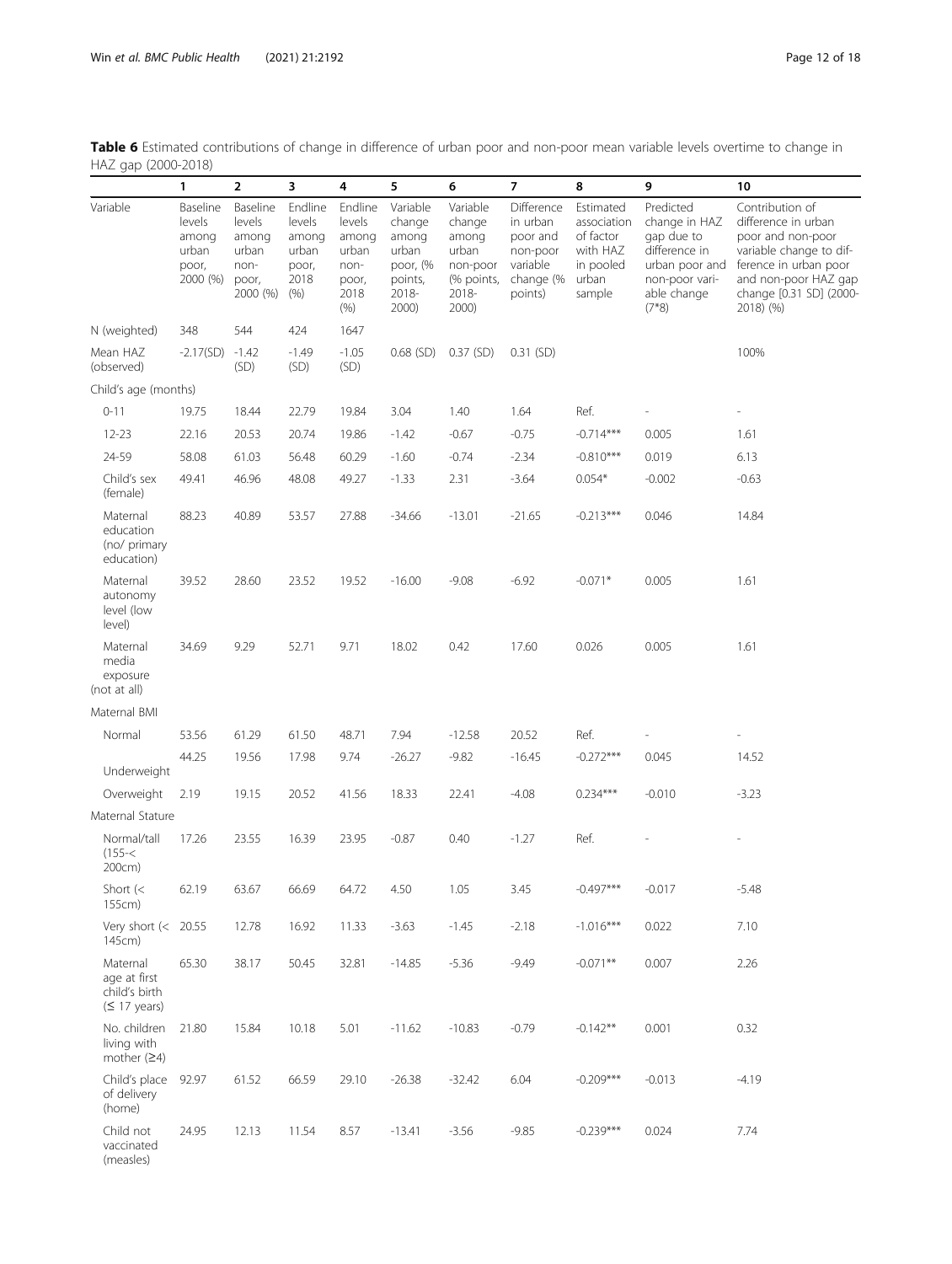|                                                            | $\mathbf{1}$ | $\overline{2}$           | 3                        | 4                        | 5                        | 6                        | $\overline{7}$ | 8              | 9              | 10                       |
|------------------------------------------------------------|--------------|--------------------------|--------------------------|--------------------------|--------------------------|--------------------------|----------------|----------------|----------------|--------------------------|
| Household<br>toilet type<br>(not<br>improved)              | 62.89        | 28.21                    | 49.72                    | 33.14                    | $-13.17$                 | 4.93                     | $-18.1$        | $-0.030$       | 0.005          | 1.61                     |
| Household<br>drinking<br>water source<br>(not<br>improved) | 1.71         | 0.69                     | 3.13                     | 0.56                     | 1.42                     | $-0.13$                  | 1.55           | $0.222 \wedge$ | 0.003          | 0.97                     |
| Division                                                   |              |                          |                          |                          |                          |                          |                |                |                |                          |
| Others                                                     | 41.27        | 29.84                    | 54.40                    | 30.49                    | 13.13                    | 0.65                     | 12.48          | Ref.           | $\overline{a}$ | $\overline{\phantom{0}}$ |
| Dhaka                                                      | 29.69        | 49.56                    | 14.73                    | 52.56                    | $-14.96$                 | 3.00                     | $-17.96$       | $-0.096*$      | 0.017          | 5.48                     |
| Chittagong                                                 | 29.04        | 20.59                    | 30.87                    | 16.95                    | 1.83                     | $-3.64$                  | 5.47           | $-0.132**$     | $-0.007$       | $-2.26$                  |
| Household size<br>$(27$ members)                           | 29.91        | 46.72                    | 25.99                    | 26.61                    | $-3.92$                  | $-20.11$                 | 16.19          | $-0.003$       | $-0.001$       | $-0.32$                  |
| National wealth index                                      |              |                          |                          |                          |                          |                          |                |                |                |                          |
| Richest                                                    | $\sim$       | 87.34                    | $\overline{\phantom{a}}$ | 55.13                    | $\overline{\phantom{a}}$ | $-32.21$                 | 32.21          | Ref.           |                | $\overline{\phantom{a}}$ |
| Richer                                                     | 19.11        | 12.66                    | $\overline{\phantom{a}}$ | 35.53                    | $-19.11$                 | 22.87                    | $-41.98$       | $-0.205***$    | 0.086          | 27.74                    |
| Middle                                                     | 34.57        | $\overline{\phantom{a}}$ | 23.57                    | 9.34                     | $-11.00$                 | 9.34                     | $-20.34$       | $-0.192**$     | 0.039          | 12.58                    |
| Poorer                                                     | 28.31        | $\overline{\phantom{a}}$ | 32.07                    | $\overline{\phantom{a}}$ | 3.76                     | $\overline{\phantom{0}}$ | 3.76           | $-0.221**$     | $-0.008$       | $-2.58$                  |
| Poorest                                                    | 18.01        | $\overline{\phantom{a}}$ | 44.36                    | $\overline{\phantom{a}}$ | 26.35                    | $\overline{a}$           | 26.35          | $-0.379***$    | $-0.100$       | $-32.26$                 |
| Total                                                      |              |                          |                          |                          |                          |                          |                |                | 0.171          | 55.19%                   |

Table 6 Estimated contributions of change in difference of urban poor and non-poor mean variable levels overtime to change in HAZ gap (2000-2018) (Continued)

Notes: HAZ: height-for-age z-score; SD: standard deviation;  $\wedge p \le 0.1$ ; \*p  $\le 0.05$ ; \*\* p  $\le 0.01$ ; \*\*\* p  $\le 0.001$ 

Columns 5 and 6 show the percentage point changes in mean variable levels among urban poor and non-poor, respectively, during this period. The predicted change in HAZ gap, due to the change in mean variable levels, in column 9 was obtained by multiplying the difference in urban poor and non-poor variable change (column 7) with the relevant factor coefficient from Table [5](#page-9-0) (column 8). Column 10 shows the predicted change in HAZ gap, due to the gap change in each variable, as percentage share of the total observed change in HAZ gap (0.31 SDs)

mothers and the smaller increase in share of overweight mothers among urban poor—accounted for 16.9% of the observed average HAZ improvement. The reduction among urban poor in proportion of mothers with no or only primary level education contributed 10.9% to the linear growth improvement. Improvement in child's institutional birth and vaccination coverage accounted for 8.1% and 4.7%, respectively, of the linear growth increment. Declines in shares of mothers with four or more children and mothers below 17 years at first child's birth among the urban poor contributed 4.1% to the average HAZ improvement. The increased proportion of infants among urban poor children, and corresponding decline in share of children in older age groups, contributed 3.4% to linear growth improvement. Overall changes in water and sanitation facilities for urban poor during this period contributed only 1% to the HAZ increase. Shifts in relative wealth accumulation—with the share of urban poor households in the poorest national wealth quintile more than doubling during this period—reversed the expected linear growth improvement for urban poor children by a net of 7.1% during this period.

# **Discussion**

Despite overall global reductions in childhood stunting, urban inequalities remain large in many settings. Our results from Bangladesh suggest that, during 2000-2018, larger reductions in stunting were achieved among urban poor children than among urban non-poor and rural children. Nevertheless, stunting prevalence remained consistently higher among urban poor children than for urban non-poor children, and also than for rural children.

We identified child demographics (age and sex), health service access (vaccination and institutional delivery), maternal education, maternal nutrition (BMI and stature), exposure to the media, family planning (number of children at home), and household wealth, size, and environment (divisional location and sanitation infrastructure) to be predictive of childhood stunting in Bangladesh. In terms of their absolute magnitude, child's age group, maternal stature, and household wealth were found to be most important. Stunting rates increase with children's age [[28,](#page-17-0) [36](#page-17-0)], given cumulative exposure to poor nutritional conditions over time. Maternal stature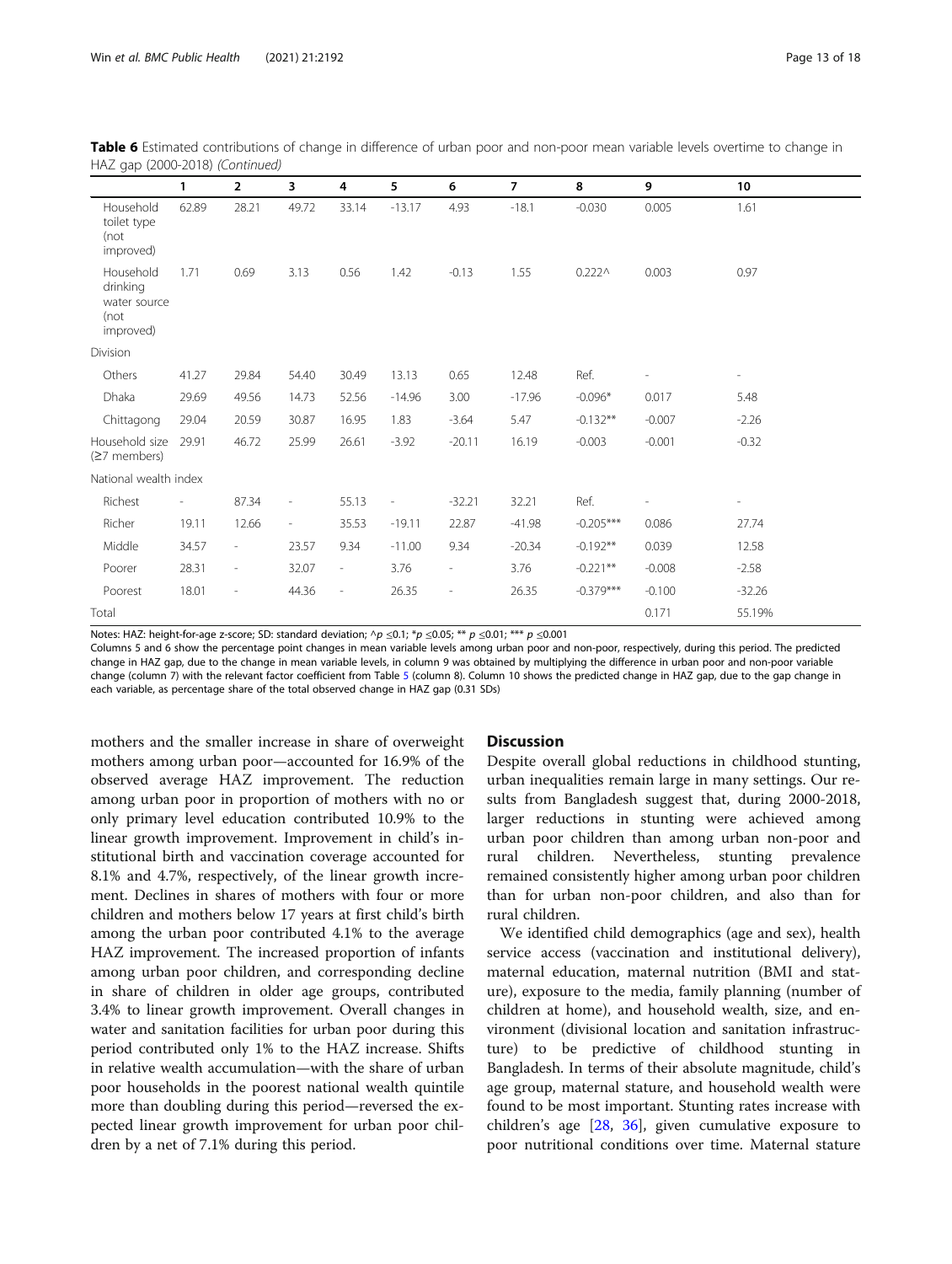<span id="page-13-0"></span>

| Table 7 Estimated contributions of change in mean variable levels overtime to linear growth change among urban poor (2000- |  |
|----------------------------------------------------------------------------------------------------------------------------|--|
| 2018)                                                                                                                      |  |

| -- - - -                                                               |                                                                       |                                                  |                                                       |                                                                     |                                                                               |                                                                    |
|------------------------------------------------------------------------|-----------------------------------------------------------------------|--------------------------------------------------|-------------------------------------------------------|---------------------------------------------------------------------|-------------------------------------------------------------------------------|--------------------------------------------------------------------|
|                                                                        | 1                                                                     | $\overline{2}$                                   | 3                                                     | 4                                                                   | 5                                                                             | 6                                                                  |
| Variable                                                               | Estimated association of<br>factor with HAZ in<br>pooled urban sample | Baseline levels<br>among urban<br>poor, 2000 (%) | Endline<br>levels<br>among<br>urban poor,<br>2018 (%) | Observed change in<br>variable (2000-2018), %<br>points (3)-(2)/100 | Predicted change in<br>HAZ due to variable<br>change $(1)$ <sup>*</sup> $(4)$ | Variable's contribution<br>to observed change in<br>HAZ (%) [0.68] |
| N (weighted)                                                           |                                                                       | 348                                              | 424                                                   |                                                                     |                                                                               |                                                                    |
| Mean HAZ<br>(outcome)                                                  |                                                                       | $-2.17$ (SD)                                     | $-1.49$ (SD)                                          | $0.68$ (SD)                                                         |                                                                               | 100%                                                               |
| Child sex<br>(female)                                                  | $0.054*$                                                              | 49.41                                            | 48.08                                                 | $-0.013$                                                            | $-0.001$                                                                      | $-0.15$                                                            |
| Child's age                                                            |                                                                       |                                                  |                                                       |                                                                     |                                                                               |                                                                    |
| 0-11 months                                                            | Ref.                                                                  | 19.75                                            | 22.79                                                 | 0.030                                                               |                                                                               |                                                                    |
| 12-23 months                                                           | $-0.714***$                                                           | 22.16                                            | 20.74                                                 | $-0.014$                                                            | 0.010                                                                         | 1.47                                                               |
| 24-59 months                                                           | $-0.810***$                                                           | 58.08                                            | 56.48                                                 | $-0.016$                                                            | 0.013                                                                         | 1.91                                                               |
| Maternal<br>education (no/<br>primary edu.)                            | $-0.213***$                                                           | 88.23                                            | 53.57                                                 | $-0.347$                                                            | 0.074                                                                         | 10.88                                                              |
| Maternal media<br>exposure (not<br>at all)                             | 0.026                                                                 | 34.69                                            | 52.71                                                 | 0.180                                                               | 0.005                                                                         | 0.74                                                               |
| Maternal<br>autonomy level<br>(low)                                    | $-0.071*$                                                             | 39.52                                            | 23.52                                                 | $-0.160$                                                            | 0.011                                                                         | 1.62                                                               |
| Maternal BMI                                                           |                                                                       |                                                  |                                                       |                                                                     |                                                                               |                                                                    |
| Normal                                                                 | Ref.                                                                  | 53.56                                            | 61.50                                                 | 0.079                                                               |                                                                               |                                                                    |
| Underweight                                                            | $-0.272***$                                                           | 44.25                                            | 17.98                                                 | $-0.263$                                                            | 0.072                                                                         | 10.59                                                              |
| Overweight                                                             | $0.234***$                                                            | 2.19                                             | 20.52                                                 | 0.183                                                               | 0.043                                                                         | 6.32                                                               |
| Maternal Stature                                                       |                                                                       |                                                  |                                                       |                                                                     |                                                                               |                                                                    |
| Normal/tall<br>$(155 - 200cm)$                                         | Ref.                                                                  | 17.26                                            | 16.39                                                 | $-0.009$                                                            |                                                                               |                                                                    |
| Short (145 to<<br>155cm)                                               | $-0.497***$                                                           | 62.19                                            | 66.69                                                 | 0.045                                                               | $-0.022$                                                                      | $-3.24$                                                            |
| Very short $(<$<br>145cm)                                              | $-1.016***$                                                           | 20.55                                            | 16.92                                                 | $-0.036$                                                            | 0.037                                                                         | 5.44                                                               |
| Maternal age at -0.071**<br>first child's birth<br>$(517 \text{ yrs})$ |                                                                       | 65.30                                            | 50.45                                                 | $-0.149$                                                            | 0.011                                                                         | 1.62                                                               |
| No. children<br>living with<br>mother $(24)$                           | $-0.142**$                                                            | 21.80                                            | 10.18                                                 | $-0.116$                                                            | 0.017                                                                         | 2.50                                                               |
| Child's place of<br>delivery (home)                                    | $-0.209***$                                                           | 92.97                                            | 66.59                                                 | $-0.264$                                                            | 0.055                                                                         | 8.09                                                               |
| Child not<br>vaccinated<br>(measles)                                   | $-0.239***$                                                           | 24.95                                            | 11.54                                                 | $-0.134$                                                            | 0.032                                                                         | 4.71                                                               |
| Household<br>toilet type (not<br>improved)                             | $-0.030$                                                              | 62.89                                            | 49.72                                                 | $-0.132$                                                            | 0.004                                                                         | 0.59                                                               |
| Household<br>water source<br>(not improved)                            | $0.222 \wedge$                                                        | 1.71                                             | 3.13                                                  | 0.014                                                               | 0.003                                                                         | 0.44                                                               |
| Division                                                               |                                                                       |                                                  |                                                       |                                                                     |                                                                               |                                                                    |
| Others                                                                 | Ref.                                                                  | 41.27                                            | 54.40                                                 | 0.131                                                               |                                                                               |                                                                    |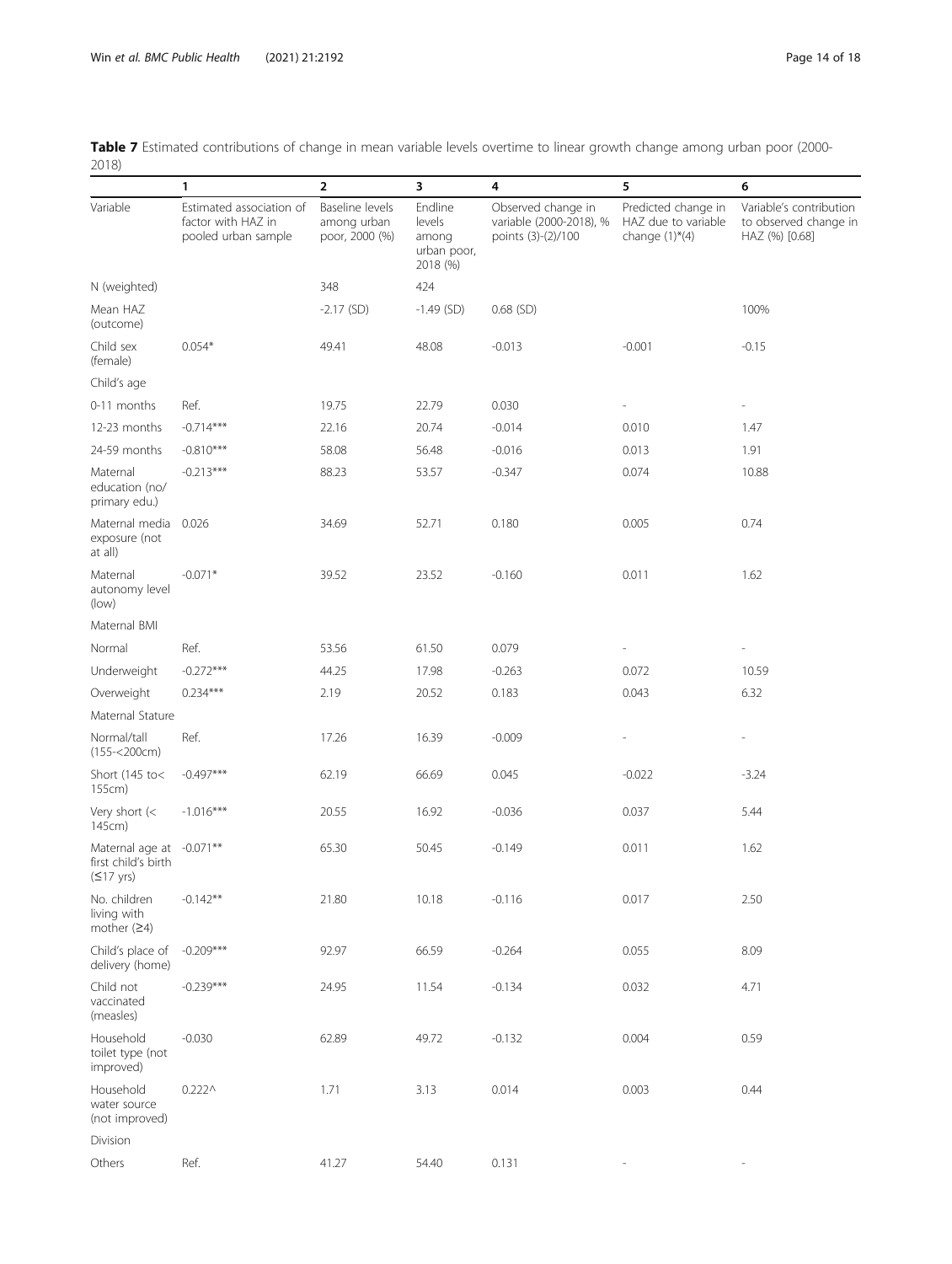|                                  | 1           | 2                        | 3                        | 4                        | 5                        | 6        |  |  |
|----------------------------------|-------------|--------------------------|--------------------------|--------------------------|--------------------------|----------|--|--|
| Dhaka                            | $-0.096*$   | 29.69                    | 14.73                    | $-0.150$                 | 0.014                    | 2.06     |  |  |
| Chittagong                       | $-0.132**$  | 29.04                    | 30.87                    | 0.018                    | $-0.002$                 | $-0.29$  |  |  |
| Household size<br>$(27$ members) | $-0.003$    | 29.91                    | 25.99                    | $-0.039$                 | 0.000                    | 0.00     |  |  |
| National Wealth Index            |             |                          |                          |                          |                          |          |  |  |
| Richest                          | Ref.        | $\overline{\phantom{a}}$ | $\overline{\phantom{a}}$ | $\overline{\phantom{a}}$ | $\overline{\phantom{a}}$ | $\sim$   |  |  |
| Richer                           | $-0.205***$ | 19.11                    | $\sim$                   | $-0.191$                 | 0.039                    | 5.74     |  |  |
| Middle                           | $-0.192**$  | 34.57                    | 23.57                    | $-0.110$                 | 0.021                    | 3.09     |  |  |
| Poorer                           | $-0.221**$  | 28.31                    | 32.07                    | 0.038                    | $-0.008$                 | $-1.18$  |  |  |
| Poorest                          | $-0.379***$ | 18.01                    | 44.36                    | 0.264                    | $-0.100$                 | $-14.71$ |  |  |
| Total                            |             |                          |                          |                          | 0.328                    | 48.24    |  |  |

Table 7 Estimated contributions of change in mean variable levels overtime to linear growth change among urban poor (2000-2018) (Continued)

Notes: HAZ: height-for-age z score; SD: standard deviation; ^p ≤0.1; \*p ≤0.05; \*\* p ≤0.01; \*\*\* p ≤0.001

Column 4 shows the changes in mean variable levels among urban poor between 2000 and 2018. The predicted change in HAZ due to the change in mean variable levels among urban poor children (in column [5](#page-9-0)) was obtained by multiplying the change in variable (column 4) with its factor coefficient from Table 5 (column 1). Column 6 shows the predicted change in HAZ due to the change in mean variable levels among urban poor children as percentage share of the total observed HAZ change (0.68 SDs)

likely reflects both genetics and mother's exposure to poor nutrition in early life [\[37](#page-17-0), [38\]](#page-17-0). Household wealth has been well established as an important determinant in child undernutrition [\[38\]](#page-17-0).

Our key stunting determinants at the national level (child's age, sex, place of birth, and vaccination status; maternal education, BMI, stature, media exposure, and number of children; and household wealth, size, divisional location, and sanitation infrastructure) predicted 84% of the linear growth difference between urban poor and non-poor children. We found that a child's place of birth, maternal education, maternal BMI, and household wealth were key drivers of the linear growth gap between urban poor and non-poor children. Among the explained factors contributing to decreased intra-urban average HAZ gap between 2000 and 2018, we found that larger absolute improvements for the urban poor than for the urban non-poor in levels of maternal education and maternal BMI (reduction in underweight mothers) were the most important. Changes in relative household wealth played an overall positive but a less prominent role, while progress in child's institutional birth was greater among the urban non-poor than among the urban poor and thus widened the average HAZ gap. In terms of factors explaining the sizeable linear growth gain among urban poor children between 2000 and 2018, we found that changes in maternal BMI, maternal education, and child's place of birth were the most important contributors. Shifts in relative wealth status, with an increased share of urban poor households in the poorest national wealth quintile, notably reduced the expected growth improvement for urban poor children during this period.

Despite significant residual disparities, there were noticeable pro-poor improvements in maternal education and maternal BMI during 2000-2018, which helped decrease the intra-urban HAZ gap. We speculate the changes in maternal BMI as an overall marker of improved household food access, which also affect child's daily food intake and nutritional status. Other studies have remarked on significantly improved food security in Bangladesh during this time—largely resulting from rapid agricultural development and increased rice productivity—which broadly expanded food access in Bangladesh [[39,](#page-17-0) [40](#page-17-0)]. The rising proportions of overweight mothers among both urban poor and urban nonpoor, however, is a matter of growing public health concern, despite its positive association with child linear growth trends. Although obesity prevalence is higher among the urban non-poor, they have also increased rapidly among the urban poor. Whereas food programs expanding staple crops have improved maternal undernutrition, they may also have inadvertently increased obesity through promotion of cheaper but less varied and energy dense diets  $[13]$ . Given that stunted growth in children is a determinant of obesity in adulthood [\[2](#page-16-0), [12,](#page-16-0) [41](#page-17-0)], the increased stunting risk among urban poor children may also heighten their susceptibility to developing obesity later in life. Thus, promotion of more optimal diets and obesity prevention need increased integration in food programs targeting the urban poor.

While the definitive pathways through which maternal education benefit child nutritional status remain unclear [[42](#page-17-0)–[44](#page-17-0)], we theorize that the rise in education and literacy among the urban poor mothers likely facilitated their access to relevant media and nutrition-promoting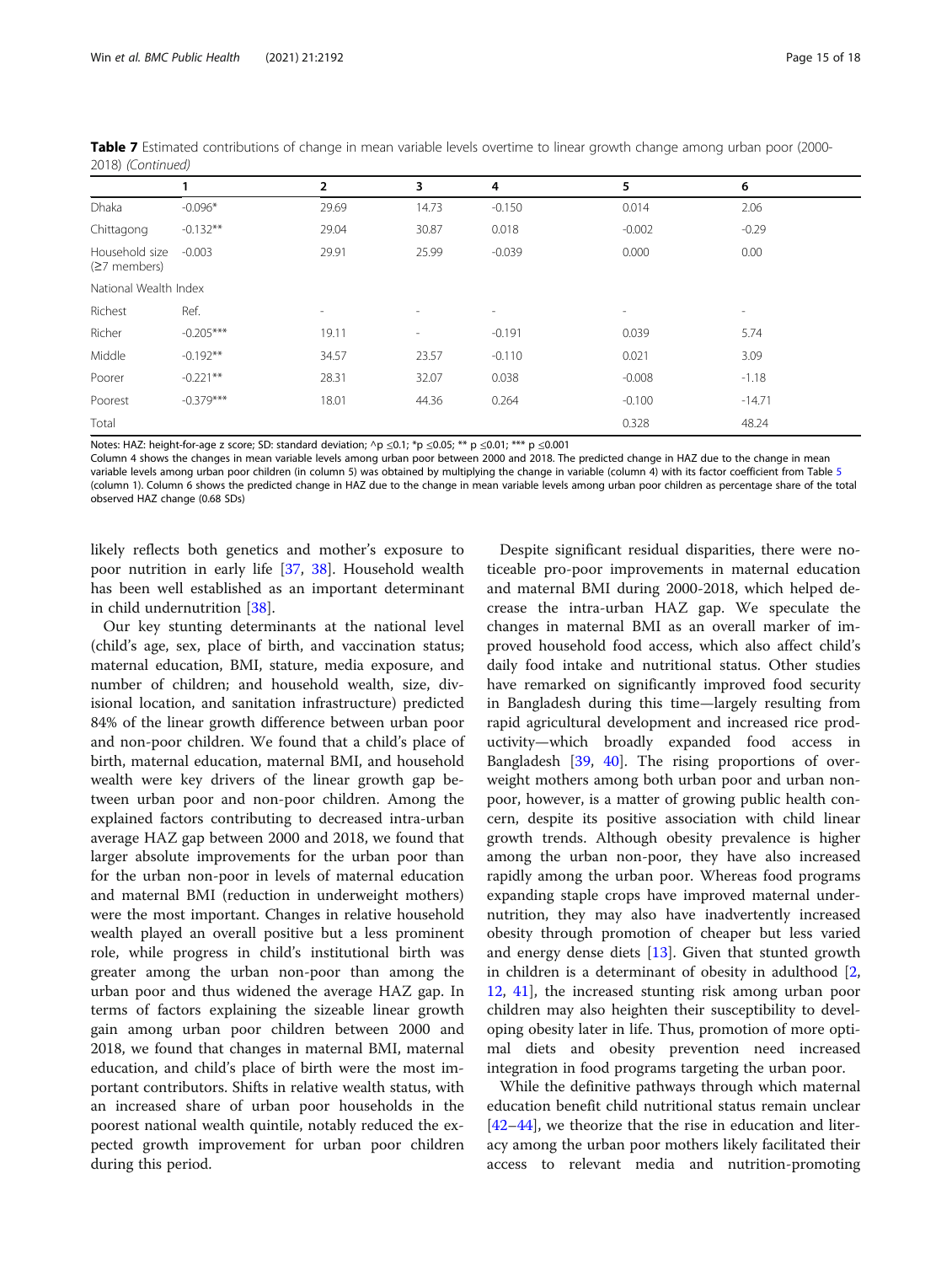knowledge. For example, a slum-based study found no direct effect of maternal education on child nutrition after adjusting for maternal knowledge about child health [[45](#page-17-0)]. Improved maternal education could have also led to better employment opportunities for mothers, therefore improving household income linked to nutritional improvements [\[38,](#page-17-0) [42](#page-17-0)]. However, this is unlikely to be the major pathway given prevailing cultural limitations and low female labor force participation in Bangladesh [\[46](#page-17-0)]. Furthermore, we found a positive association between maternal employment and lower levels of maternal education in this data, suggesting mothers with less education, and presumably poorer, are more likely to be working than those of higher socioeconomic class.

Increased institutional births contributed to linear growth gains among urban poor children during 2000- 2018, but the pace of progress in this area for the urban poor lagged significantly behind that of the non-poor and widened the intra-urban HAZ gap. In 2018, a large majority (67%) of births among the urban poor still took place at home. Child's institutional birth—and corresponding link with antenatal care—is not only important for increasing chances of safe delivery, but often marks the first connection with the health system for the child that eases subsequent health service utilization, including nutritional counselling, vaccinations, and care for sickness and infections, which can all help downstream in improving child nutritional status. The increase in institutional deliveries among the urban poor was likely aided by the large-scale expansion of NGO-run health facilities that focused on maternal and child health and specifically targeted the urban poor [[47,](#page-17-0) [48](#page-17-0)]. However, both demand- and supply-side barriers remain in adequate promotion of facility-based births among the urban poor with continually expanding urbanization [\[47,](#page-17-0) [49](#page-17-0)].

Evidence across countries and in Bangladesh points to increased household wealth—implying household's ability to afford better commodities and services related to improved child nutrition—as a key driver of improved linear growth outcomes [[37](#page-17-0)–[39](#page-17-0)]. Our pooled data showed household wealth index as a key predictor of the intra-urban HAZ gap. However, our measurements of asset index and poverty cut-offs do not allow reliable interpretations about changes in urban wealth inequality during this period. Nevertheless, our analysis did not show a worsening urban wealth gap over time, which would have widened the intra-urban HAZ gap. Between 2000 and 2018, there was a decreased concentration of urban non-poor households in richest national wealth quintile (possibly due to previously poor households rising above poverty lines), alongside an increased concentration of urban poor households in the poorest national wealth quintile (potentially because of large growth in

urban population and influxes of 'new' urban poor from rural areas). The net effect of these relative distributional changes in asset quintile helped reduce the intra-urban HAZ gap during this period. However, the rise in share of urban poor households in poorer wealth quintiles in our analysis decreased the average linear growth among urban poor children.

Our analysis of explanatory factors driving the linear growth gap between urban poor and non-poor children is generally comparable with a previous finding at the national level, which suggested household wealth, maternal education, maternal nutrition, and health service access as major contributors to socio-economic inequities in child linear growth status [\[23](#page-17-0)]. However, our finding of a reduced intra-urban child linear growth gap during 2000-2018 departs from the earlier national level findings of an increased difference in absolute stunting prevalence between poorest and richest wealth quintiles [[23\]](#page-17-0). Yet, it is generally consistent with slum-based findings that saw a reduced—albeit marginally—intra-urban gap between slum- and non-slum children in mean HAZ during 2006-2013 [\[19,](#page-17-0) [50\]](#page-17-0).

Our results also showed a significant improvement in average linear growth over time among urban poor children, consistent with trends at the national level as well as among slum children [\[19,](#page-17-0) [39\]](#page-17-0). Increased household wealth and maternal education were commonly the most important drivers explaining these linear growth improvements [[19,](#page-17-0) [23,](#page-17-0) [28](#page-17-0), [39](#page-17-0), [40](#page-17-0)]. Progress in these factors were attributed to broad economic and social development [\[39](#page-17-0), [40](#page-17-0)], including in slums, which saw improvements in living conditions over time [[24](#page-17-0), [29,](#page-17-0) [50](#page-17-0)]. In comparison, our findings attributed improved linear growth among urban poor children to primarily changes in maternal BMI, maternal education, and institutional deliveries, with a large residual of unexplained factors. Although our study did not review absolute changes in household wealth of urban poor, increased levels of maternal BMI could imply improvements in household food access stemming from general household economic progress and increased purchasing power. Taken as such, our findings among the urban poor are also consistent with existing global evidence on key drivers of national declines in stunting prevalence, which include improvements in household wealth, parental education, and access to reproductive health services [\[37](#page-17-0)].

# Limitations

Our study has several limitations: First, our asset-based definition of urban poor may underestimate the multidimensional aspects of urban poverty, including which is slum- or neighborhood-based. Compared to non-slum urban poor children, urban poor children in slums may be subject to increased spatial or residential risk of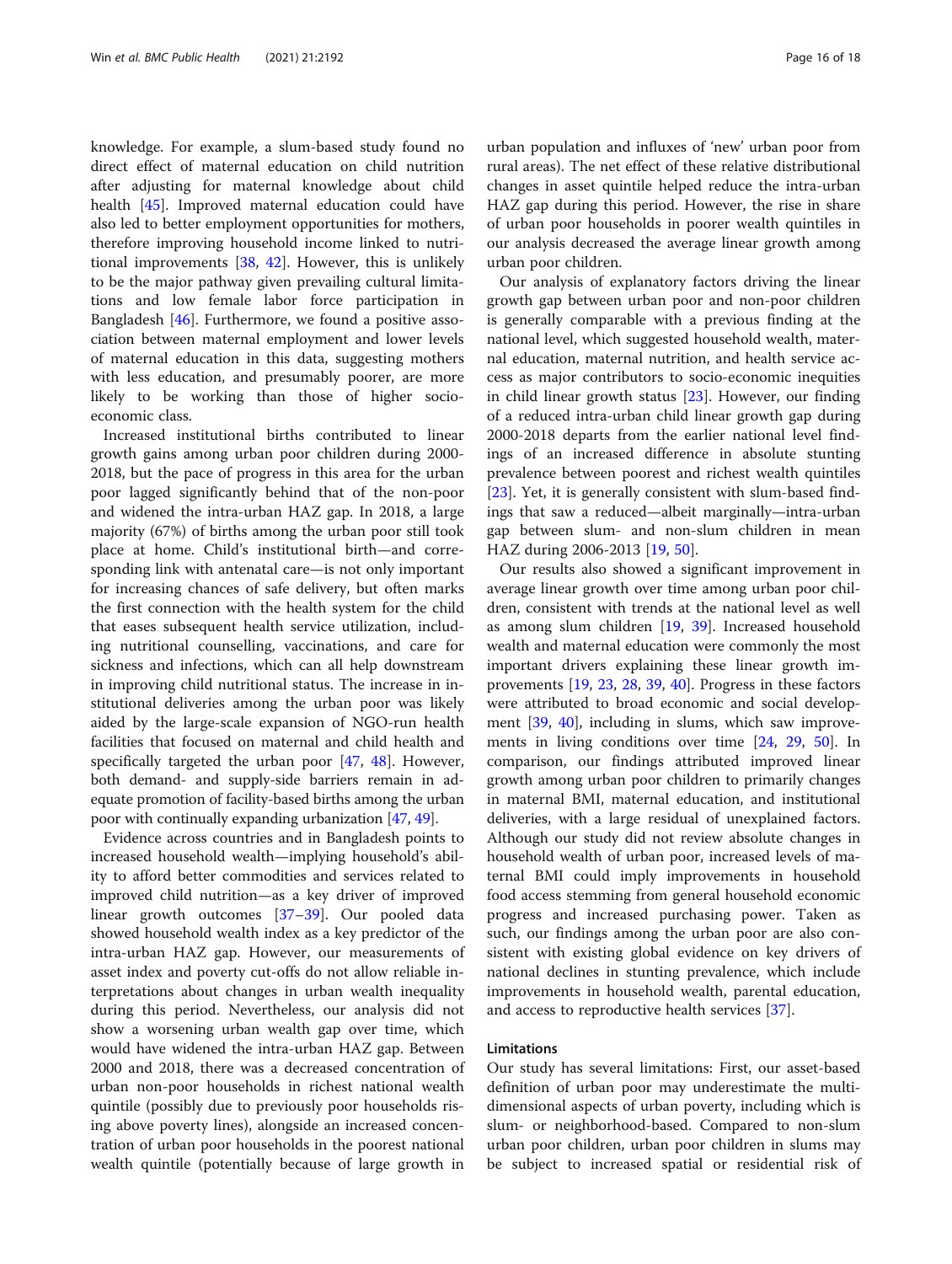<span id="page-16-0"></span>infection and undernutrition, which was not directly accounted for in this study. Second, the BDHS assetbased wealth index is distinct from HIES consumptionbased measure of poverty. Therefore, applying the HIES poverty estimates directly to the BDHS sample may over- or under-estimate the quantification of the urban poor below official poverty lines, although there is comparability between asset- and expenditure-based indices in health inequality measurements [[51\]](#page-17-0). Third, our empirical models were limited in terms of variable numbers and specifications, which may not reflect lived realities of urban poor, and we may thus miss or underestimate some important effects. Our focus on national-level predictors may also overlook variations by residence or poverty status in subgroup-level analyses. Additionally, we excluded community-level factors and interactions among variables that are also important in explaining variations [[52\]](#page-17-0). Lastly, given its observational design, the associations shown in this study are subject to confounding bias and do not suggest causal interpretation.

# Conclusion

Bangladesh attained a significant net reduction in intraurban child linear growth gap over the past 20 years. It seems to have achieved this indirectly and largely through pro-poor investments to improve broader determinants, such as girls' education, maternal and child health, and household food security. Further improvements in these areas for the urban poor would aid in narrowing the remaining gap.

#### Abbreviations

BMI: body mass index; BDHS : Bangladesh Demographic and Health Survey; CI: confidence interval; COVID: corona virus disease; IYCF: Infant and Young Child Feeding; HAZ: height-for-age z-score; HIES: Household Income and Expenditure Survey; NGO: non-government organization; OLS: Ordinary Least Squares; OR: odds ratio; SD: standard deviation; SDG: Sustainable Development Goals; UNICEF: United Nations Children's Fund; WHO: World Health Organization

### Supplementary Information

The online version contains supplementary material available at [https://doi.](https://doi.org/10.1186/s12889-021-12181-x) [org/10.1186/s12889-021-12181-x](https://doi.org/10.1186/s12889-021-12181-x).

Additional file 1. Supplementary material

#### Acknowledgements

Not applicable.

#### Authors' Contributions

HW, GF conceived the study and interpreted the data. HW drafted the manuscript. GF, JW, NPH contributed to drafts of the manuscript. All authors have read and approved the manuscript.

#### Funding

No specific funding was received for this work.

### Availability of data and materials

The datasets analyzed during the current study are available in the DHS Program repository, [https://dhsprogram.com/.](https://dhsprogram.com/)

# **Declarations**

#### Ethics approval and consent to participate

All methods were carried out in accordance with relevant guidelines and regulations.

## Consent for publication

Not applicable.

#### Competing interests

The authors declare that they have no competing interests.

# Received: 8 March 2021 Accepted: 8 November 2021 Published online: 30 November 2021

#### References

- 1. United Nations. Transforming Our World: The 2030 Agenda for Sustainable Development. New York: UN Publishing; 2015.
- 2. Black RE, Victora CG, Walker SP, Bhutta ZA, Christian P, de Onis M, et al. Maternal and child undernutrition and overweight in low-income and middle-income countries. Lancet. 2013;382(9890):427–51.
- 3. Black RE, Morris SS, Bryce J. Where and why are 10 million children dying every year. Lancet. 2003;361(9376):2226–34.
- 4. Stenberg K, Axelson H, Sheehan P, Anderson I, Gülmezoglu AM, Temmerman M, et al. Advancing social and economic development by investing in women's and children's health: a new Global Investment Framework. Lancet. 2014;383(9925):1333–54.
- 5. Grantham-McGregor S, Cheung YB, Cueto S, Glewwe P, Richter L, Strupp B. Developmental potential in the first 5 years for children in developing countries. Lancet. 2007;369(9555):60–70.
- 6. World Health Organization (WHO). WHO child growth standards and the identification of severe acute malnutrition in infants and children: a joint statement. Geneva: WHO; 2009.
- 7. Victora CG, Adair L, Fall C, Hallal PC, Martorell R, Richter L, et al. Maternal and child undernutrition: consequences for adult health and human capital. Lancet. 2008;371(9609):340–57.
- 8. Crookston BT, Schott W, Cueto S, Dearden KA, Engle P, Georgiadis A, et al. Postinfancy growth, schooling, and cognitive achievement: Young Lives. Am J Clin Nutr. 2013;98(6):1555–63.
- Fink G, Rockers PC. Childhood growth, schooling, and cognitive development: further evidence from the Young Lives study. Am J Clin Nutr. 2014;100(1):182–8.
- 10. United Nations Children's Fund (UNICEF), World Health Organization (WHO), International Bank for Reconstruction and Development/The World Bank. Levels and trends in child malnutrition: Key Findings of the 2020 Edition of the Joint Child Malnutrition Estimates. Geneva: WHO; 2020.
- 11. Development Initiatives. 2020 Global Nutrition Report: Action on equity to end malnutrition. Bristol: Development Initiatives; 2020.
- 12. Victora CG, Christian P, Vidaletti LP, Gatica-Domínguez G, Menon P, Black RE. Revisiting maternal and child undernutrition in low-income and middleincome countries: variable progress towards an unfinished agenda. Lancet. 2021.
- 13. Perez-Escamilla R, Bermudez O, Buccini GS, Kumanyika S, Lutter CK, Monsivais P, et al. Nutrition disparities and the global burden of malnutrition. BMJ. 2018;361:k2252.
- 14. Ernst KC, Phillips BS, Duncan BD. Slums are not places for children to live: vulnerabilities, health outcomes, and possible interventions. Adv Pediatr. 2013;60(1):53–87.
- 15. Ezeh A, Oyebode O, Satterthwaite D, Chen Y-F, Ndugwa R, Sartori J, et al. The history, geography, and sociology of slums and the health problems of people who live in slums. Lancet. 2017;389(10068):547–58.
- 16. Lilford RJ, Oyebode O, Satterthwaite D, Melendez-Torres GJ, Chen Y-F, Mberu B, et al. Improving the health and welfare of people who live in slums. Lancet. 2017;389(10068):559–70.
- 17. Mberu BU, Haregu TN, Kyobutungi C, Ezeh AC. Health and health-related indicators in slum, rural, and urban communities: a comparative analysis. Glob Health Action. 2016;9:33163.
- 18. Agarwal S. The state of urban health in India; comparing the poorest quartile to the rest of the urban population in selected states and cities. Environ Urban. 2011;23(1):13–28.